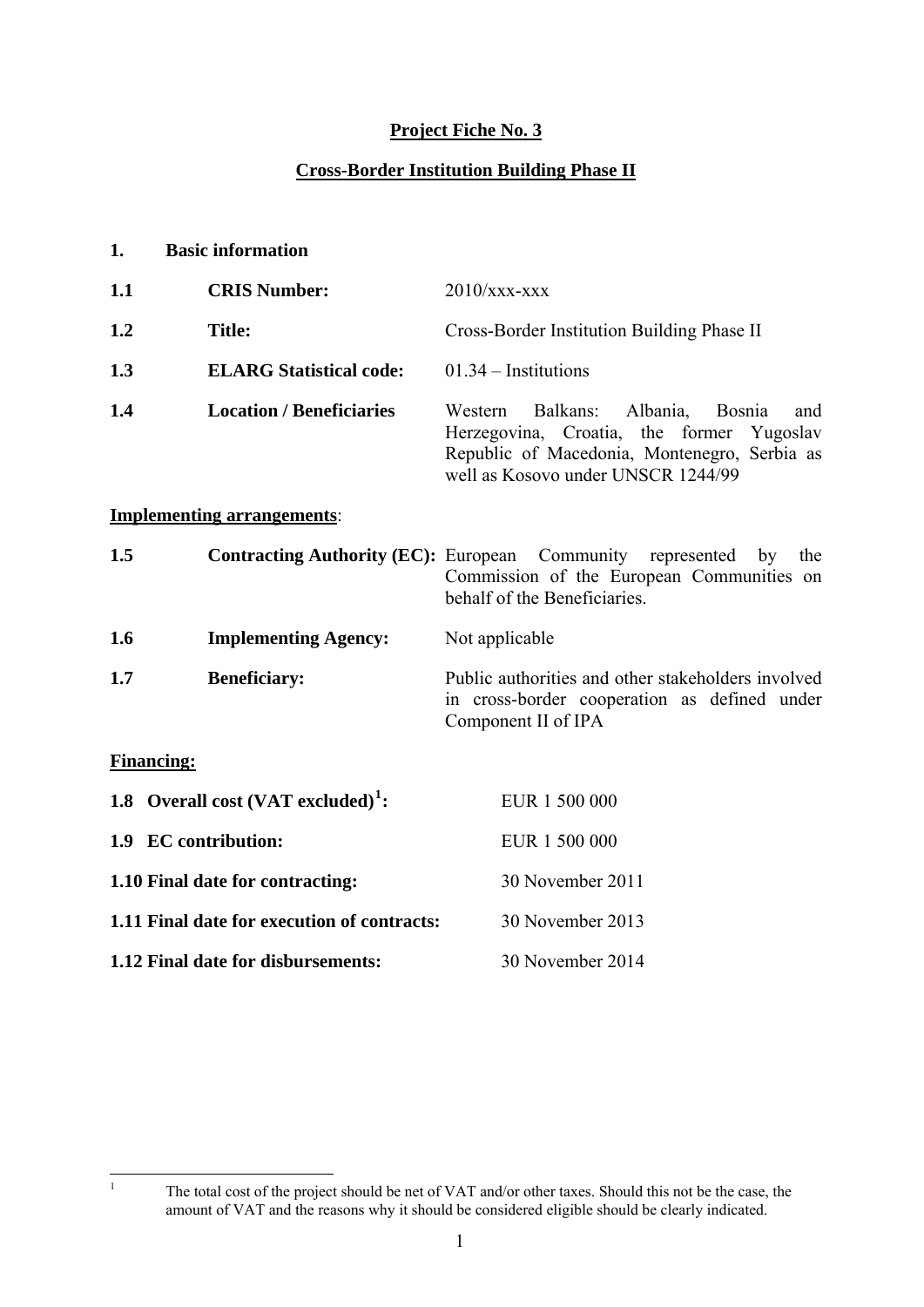# **2. Overall Objective and Project Purpose**

# **2.1 Overall Objective**

The overall objective is to enhance good neighbourly relations and prosperity in the Western Balkans through improved cooperation between border regions.

# **2.2 Project purpose**

To strengthen the capacity of Beneficiaries for implementation and management of IPA Cross-Border Cooperation (IPA-CBC) at both programme and project levels.

# **2.3 Link with AP / NPAA / EP / SAA[2](#page-1-0)**

Under the "Regional and Local Development" heading, the Stabilisation and Association Agreements for the Western Balkans state that *"The Parties shall seek to strengthen regional and local development cooperation, with the objective of contributing to economic development and reducing regional imbalances. Specific attention shall be given to crossborder, trans-national and interregional cooperation. Cooperation shall take due account of the priority areas related to the Community* acquis *in the field of regional development."* 

The CBIB project is designed to reflect the priorities defined in the European Partnerships for potential candidates, as well as in the Accession Partnerships for two Western Balkan candidate countries, in which the following is stipulated under "Regional issues and international obligations": "*Enhance cooperation with neighbouring countries, notably on cross-border cooperation*, *i.e. conclude and implement agreements with neighbouring countries on cross-border cooperation".* 

# **2.4 Link with MIPD**

All national MIPDs 2009-2011 foresee support to further regional cooperation and crossborder cooperation under Section 2 "Pre-Accession Strategic choices for IPA assistance: Component II Cross-border Cooperation (CBC)". The project aims to extend the technical assistance at regional level provided under CARDS 2003, 2005 and 2006 (CBIB Phase I and CBIB Phase II) to ensure sound development and management of IPA CBC programmes at intra–Western Balkan borders.

# **2.5 Link with National Development Plans**

## *2.5.1 Albania*

Albania participates in cross-border programmes with Montenegro and the former Yugoslav Republic of Macedonia. Financing Agreements for the programmes were signed in April 2008. The first Calls for Proposals for both programmes were published in June 2009.

# *2.5.2 Bosnia and Herzegovina*

Bosnia and Herzegovina participates in cross-border programmes with Croatia, Montenegro, and Serbia. The first Calls for Proposals for all three programmes were launched in July 2009.

<span id="page-1-0"></span><sup>1</sup> <sup>2</sup> AP = Accession Partnership; NPAA = National Programme for the Adoption of the Acquis (for Candidate Countries), National Action Plan (for Potential Candidates); EP= European Partnership; SAA = Stabilisation and Association Agreement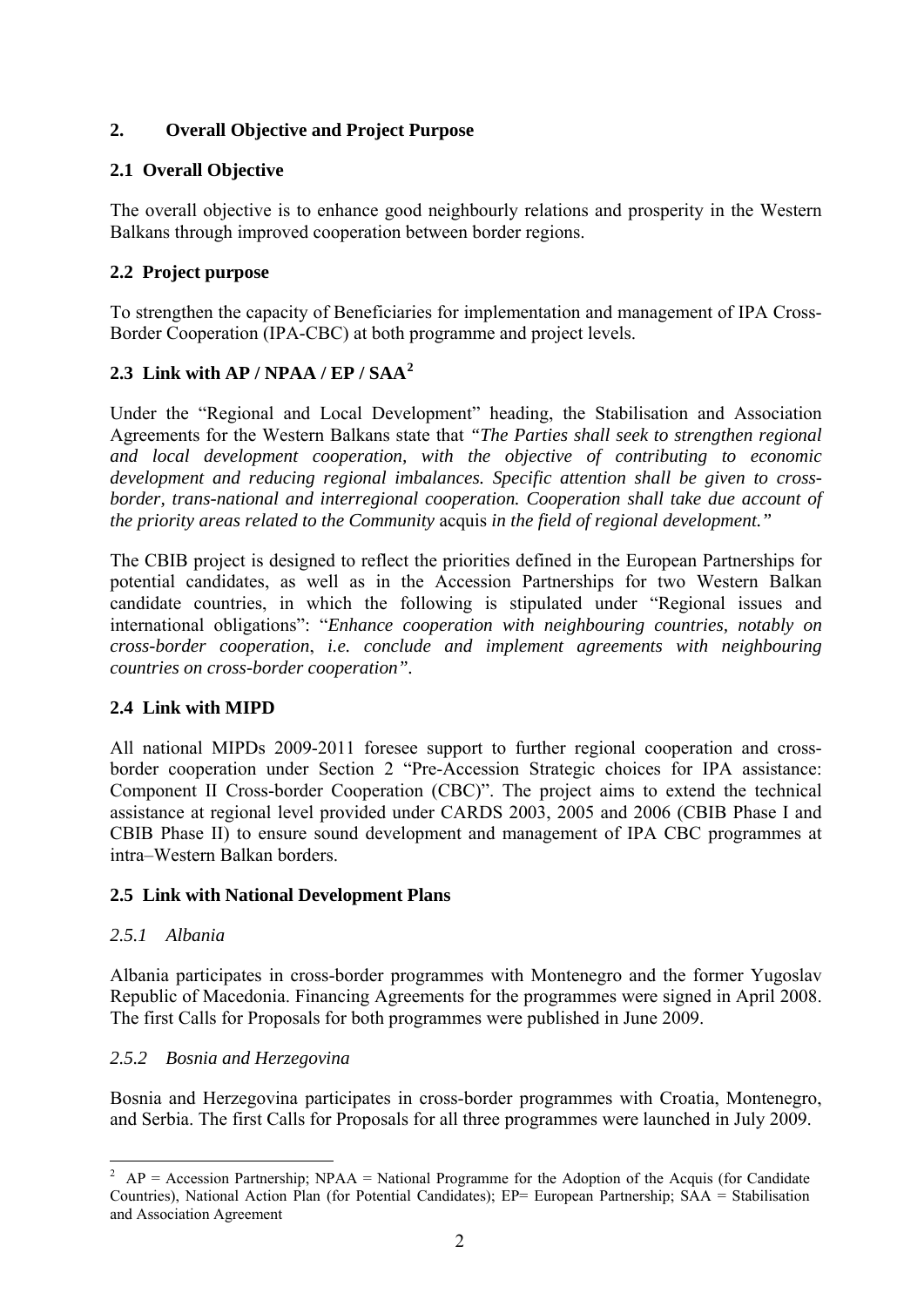## *2.5.3 Croatia*

Croatia participates in cross-border programmes with Bosnia and Herzegovina, Serbia and Montenegro. The first Calls for Proposals under the programmes with Bosnia and Herzegovina and Serbia were launched in July 2009.

#### *2.5.4 The former Yugoslav Republic of Macedonia*

The former Yugoslav Republic of Macedonia participates in one cross-border programme with Albania. The Financing Agreement was signed in March 2008 and the first Call for Proposals under this programme was launched in June 2009.

#### *2.5.5 Montenegro*

Montenegro is involved in cross-border programmes with Albania, Bosnia and Herzegovina, Croatia and Serbia. The First Calls for Proposals were launched in June and July 2009 for the programmes with Albania, Serbia and Bosnia and Herzegovina.

#### *2.5.6 Serbia*

The Republic of Serbia participates in cross-border programmes with Bosnia and Herzegovina, Croatia and Montenegro. The first Calls for Proposals for the three programmes were launched in June and July 2009.

#### *2.5.7 Kosovo*

To date, there have been no specific initiatives on cross-border cooperation in Kosovo. If Kosovo receives funds for IPA CBC without CBC Programmes being developed, the plan is to develop a unilateral programme for which a project fiche has already been prepared.

A significant TA CARDS 2005 project "Cross-Border Cooperation Programme Kosovo" started in August 2008. It provides technical assistance to conduct the preparations for the setting up of the Kosovo CBC Operating Structure and to enable access to IPA CBC funding and participation in the IPA CBC programmes with neighbouring countries.

#### **2.6 Link with other donors' contributions**

A number of donors have supported institution building activities in relation to cross-border and other forms of territorial cooperation in the Western Balkans, including the OSCE in Albania, DfID in Kosovo, the Spanish Agency for Regional Cooperation, the Swiss Agency for Development and Cooperation and the UNDP.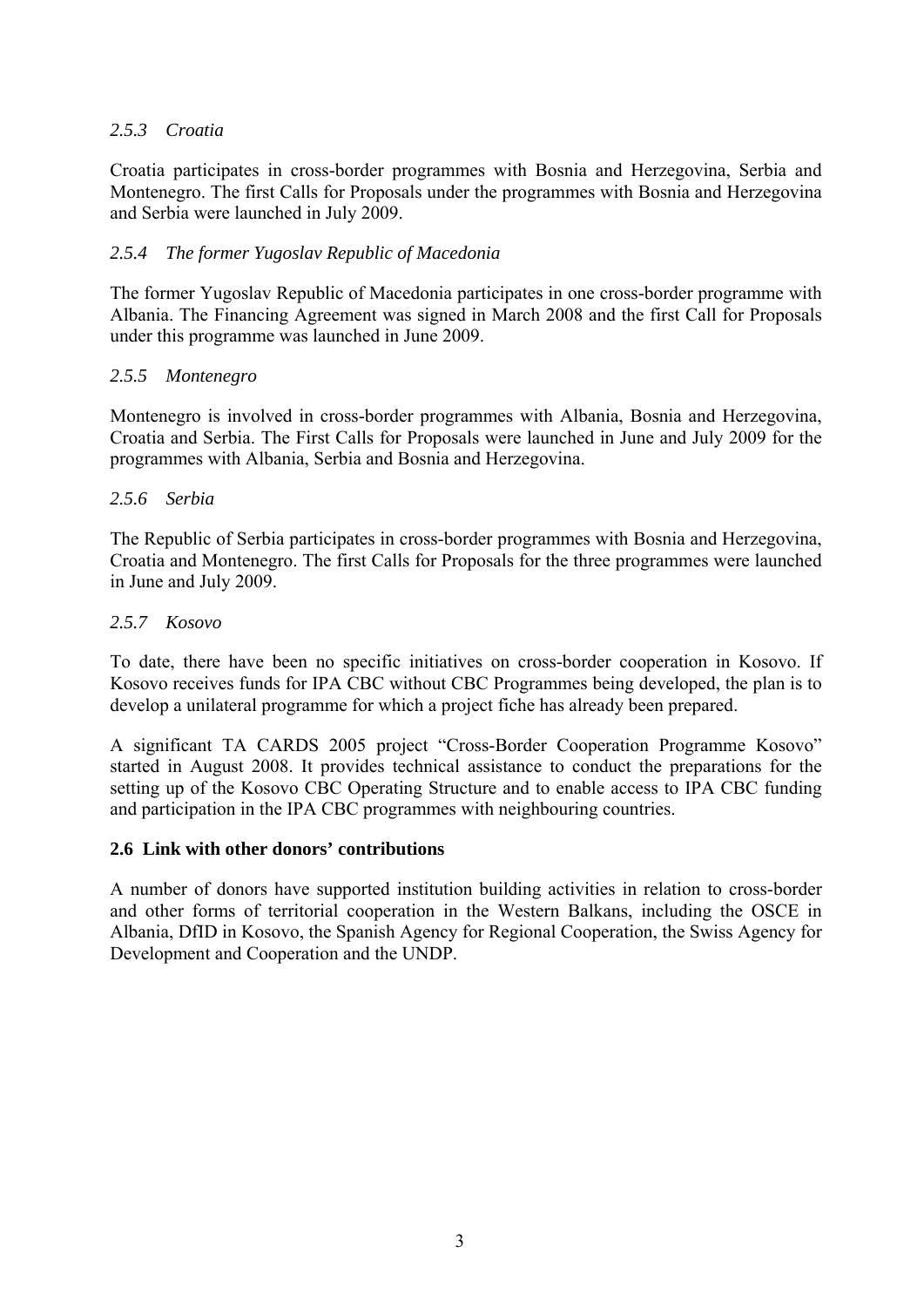## **3. Description of project**

## **3.1 Background and justification**

The Communication from the Commission entitled "Western Balkans: Enhancing the European perspective"<sup>[3](#page-3-0)</sup> emphasises the crucial role of cross-border cooperation as an instrument to contribute towards reconciliation and to restore good neighbourly relations in the Western Balkans at grassroot level.

IPA Component II envisages two types of cross-border cooperation: (1) between candidates/potential candidates and EU Member States, and (2) between candidates/potential candidates. IPA-CBC sets out to promote enhanced cooperation and progressive economic integration and coherence between the European Union and the Candidate Countries and Potential Candidates.

The purpose of the first phase of the Cross-Border Institution Building (CBIB I from 2006 to 2008), was to increase the capacities of the national authorities directly involved in the preparation of the CBC programming documents and the implementation and management of the programmes.

Eight bilateral cross-border programmes at internal Western Balkan borders were prepared and approved by the EC. Joint Management Structures responsible for the implementation of the programmes: Joint Monitoring Committees (JMC) supported by Joint Technical Secretariats (JTS) were established. Preliminary support was also provided for to prepare Guidelines for Applicants and the application package for the first Calls for Proposals. In parallel, awarenessraising activities on IPA-CBC were implemented throughout the region accompanied by training sessions organised for the National Authorities, the staff of the JTS and potential applicants.

The current CBIB II project (November 2008 – May 2010) continues to support both national authorities in the preparation and launching of Calls for Proposals and potential applicants in building up their capacity for successful project preparation and implementation.

In order to continue and ensure a homogenous and successful implementation of the crossborder programmes in the Western Balkans, additional capacity-building activities at regional level will be required after May 2010.

## **3.2 Assessment of project impact, catalytic effect, sustainability and cross border impact**

## *Cross-Border Impact*

CBIB promotes the creation of regional, cross-border networks among institutions and organisations from adjacent areas that will subsequently ensure their greater involvement in programming and participation in the work of JMCs and their application for cross-border projects.

<span id="page-3-0"></span> $\frac{1}{3}$ 

COM(2008) 127 "Western Balkans: Enhancing the European Perspective" dated 5 March 2008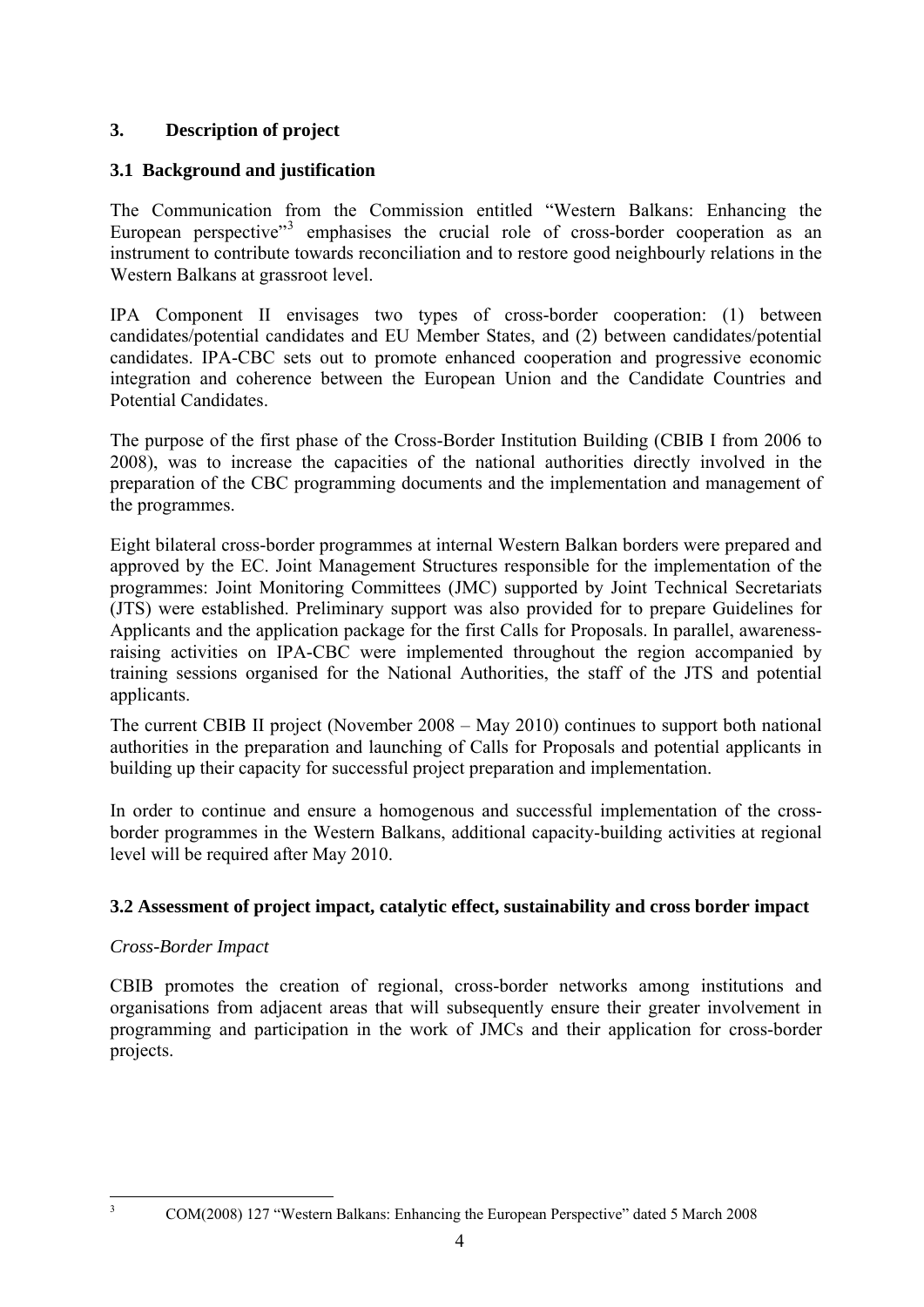## *Catalytic Effect*

CBIB will contribute to the setting-up of a regional consultative forum serving as an advisory and research body for building upon lessons learned, providing input to the EC for the development of IPA-CBC guidelines and mechanisms. The forum will enable dialogue on the effects of cross-border cooperation and identify shared concerns and priorities. CBIB will ensure the broadest possible participation of all IPA-CBC stakeholders in the forum.

By acting as a catalyst for the establishment of regional, sectoral and cross-border networks throughout the Western Balkans, CBIB will serve as a strategic initiative implementing common benchmarks for the region.

## *Sustainability*

National institutions in charge of IPA-CBC have shown their commitment by increasing their resources and ensuring that turnover of staff is less than during the previous phase of CBIB. The discrepancies between human and financial capacities of the relevant authorities of the Region have also decreased as a harmonised approach in the setting-up of procedures and implementation of activities is applied. JMCs and JTSs have been established and their capacities are enhanced through on-the-job support, training and knowledge transfer.

## *Project Impact*

<span id="page-4-0"></span> $\frac{1}{4}$ 

Taking into consideration its regional nature, the project will be regularly monitored and its impact evaluated to allow for relevant adjustments to be made.

## After May 2010, CBIB II will:

- Continue to serve as a "transmission belt" between the EC, EC Delegations in the Western Balkans and other IPA-CBC stakeholders<sup>[4](#page-4-0)</sup> to ensure direct communication and a coordinated approach;
- Ensure coordination at all levels to avoid duplication of effort and overlapping;
- Maintain already established regional communication/coordination by way of regional meetings and Regional Forums, joint problem-solving;
- Should Kosovo eventually participate in 2010, provide necessary support in close coordination with Kosovan institutions and the European Commission Liaison Office (ECLO);
- Further enhance the capacities of national institutions/joint structures for effective and efficient management and implementation of IPA-CBC programmes/projects by ensuring that trained individuals remain within their institutions/structures and are able to provide assistance to the potential beneficiaries in project preparation and able to implement the process;
- Further enhance the capacities of potential applicants for successful project preparation and implementation by ensuring continuous training, knowledge transfer and generation, as well as targeting those groups/sectors of potential applicants that have not achieved sufficient coverage in the first Calls for Proposals (CfP).

National Operating Structures, Joint Management Structures (JMCs and JTSs), national Technical Assistance teams, other donors and potential applicants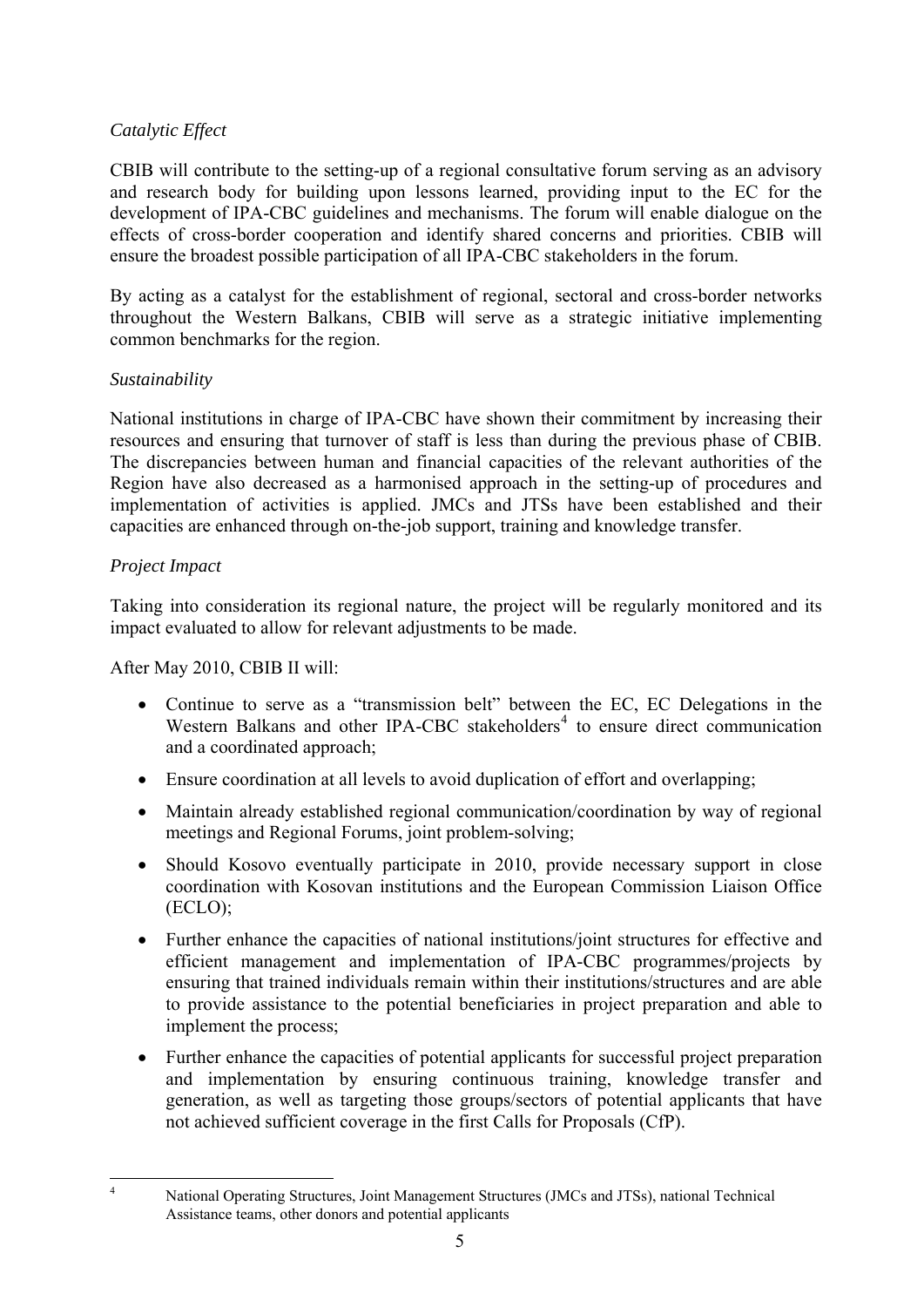## **3.3 Results and measurable indicators**

#### *Programme management established* and in particular:

#### **Result 1: Capacities of programme structures strengthened**

*Indicators*:

- $2<sup>nd</sup>$  round of CfPs successfully prepared, launched and implemented;
- Support provided in maintenance of the FAQ service for all 8 programmes;
- Support provided in the evaluation of the results of the first programme cycle for all 8 programmes;
- 6 specific workshops for programme structures organised lessons learned from the first round of CfPs;
- 5 training sessions on project implementation and monitoring delivered;
- Guidelines for monitoring project implementation prepared;
- Support provided in conducting 20 monitoring missions and in preparation of the reports;
- Programme websites (JTS) regularly updated and upgraded;
- Additional information materials for each programme prepared;
- Support provided in delivering 6 workshops for the grant contract beneficiaries;
- Support provided in conducting SWOT and situation analysis for at least 5 programmes;
- 8 Annual Reports on Implementation prepared;
- Support provided in the revision of all 8 cross-border programmes.

## **Result 2: Management and control mechanisms in place**

#### *Indicators*:

- 4 training sessions in management, control and audit conducted;
- Support in maintenance and regular update of the Management Information System (MIS) for at least 4 programmes provided.

## *Project pipeline of good quality project proposals developed and approved*, and in particular:

## **Result 3: Cross–border cooperation increased**

## *Indicators*:

- CBIB website upgraded and regularly updated;
- 8 issues of the CBIB Newsletter prepared, printed and distributed;
- CBIB database regularly updated;
- At least 4 publications prepared and printed;
- Promotional items prepared and regularly distributed;
- 2 Regional CBC forums organised;
- Regional Consultative forum established and at least one meeting organised.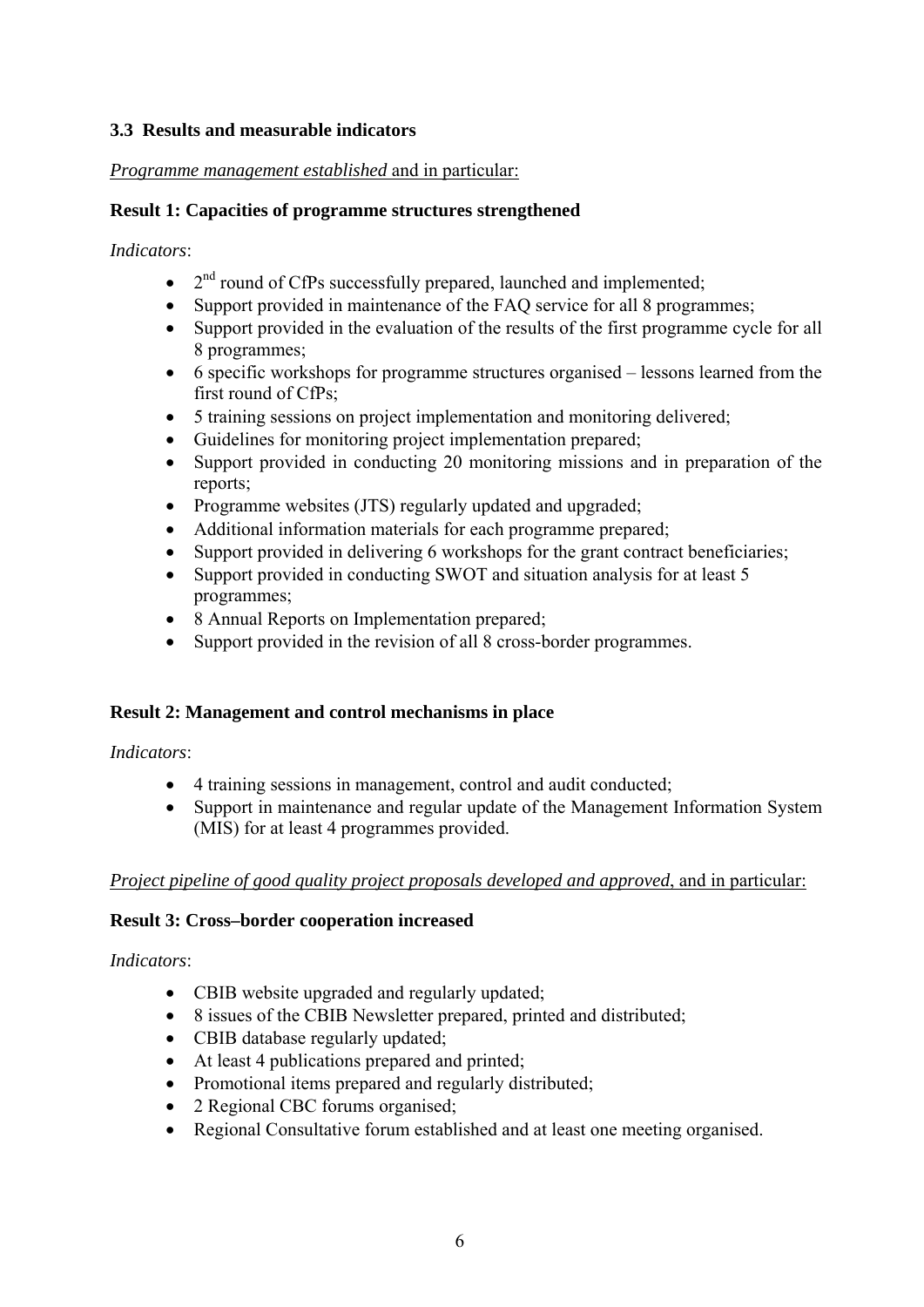## **Result 4: Capacities for project preparation and implementation improved**

## *Indicators*:

- At least 10 thematic cross-border workshops organised:
- At least 10 training sessions for Training Module 1 delivered;
- At least 15 trainings for Training Module 2 delivered;
- At least 8 workshops organised for potential applicants whose proposals were not approved;
- Working groups for each programme established and support provided in regular meetings;
- At least 8 workshops for partner institutions organised;
- Project Implementation Manual translated.

## **3.4 Activities**

In line with the activities carried out between 2008 and 2010, CBIB II Phase B will continue to support institutional capacity building for both programme and project development and management, raise awareness on the possibilities of cross-border cooperation in eligible regions, improve the knowledge on IPA-CBC programmes and increase the number of potential applicants. This will involve:

- Assessment of previous assistance to each Beneficiary and adaptation of the capacity building strategy according to each Beneficiary's needs and requirements; help to beneficiaries in capacity building for the management, implementation and monitoring of the IPA-CBC Programmes at borders between Candidate Countries/Potential Candidates;
- Support to the management structures of each IPA-CBC programme to ensure that TA activities complement those already carried out (through national TA where they exist);
- Assurance that there are synergies in technical assistance at national and regional levels to IPA-CBC programmes to avoid overlaps and inefficiencies.

# *Activities linked to Result 1: Capacities of Programme Structures strengthened*

• *Activity 1.1: Support in launching and implementation of CfPs* 

On the basis of the results of the analysis of the first round of CfPs (problems encountered and main bottlenecks), workshops for each group of programme structures will be designed and regional events organised to enhance capacities of the programme structures, improve implementation and harmonise approaches.

During the preparation of the second and third round of CfPs, CBIB will not provide direct support, but instead closely monitor progress and have an advisory role in harmonising and synchronising activities etc at all borders and prevent possible problems and bottlenecks.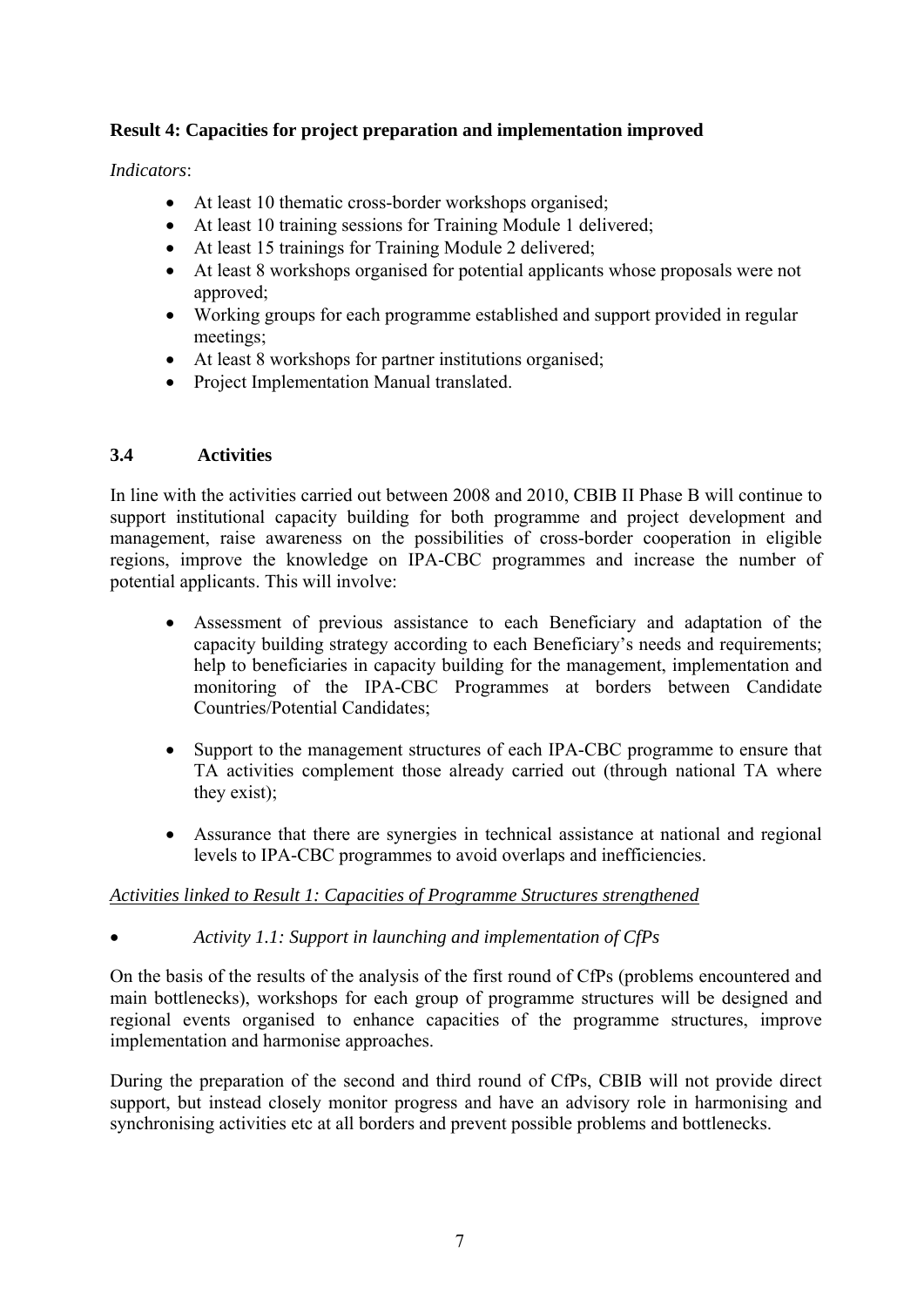# • *Activity 1.2: Support in monitoring of project implementation*

The implementation of projects contracted under the first CfPs will not start before March 2010. After May 2010, the CBIB will focus its support under this result in guiding the monitoring and evaluation of these projects.

Direct support will be provided in checking project progress reports, conducting monitoring visits and preparing monitoring reports. Possible bottlenecks in the implementation of the projects will be identified and suitable solutions for overcoming problems found. JTSs should also be supported in providing guidance to the final beneficiaries during the implementation of projects.

## • *Activity 1.3: Support in the preparation of the annual reports on implementation*

In June 2009, CBIB provided support in drafting annual reports on Implementation for 6 crossborder programmes on internal Western Balkan borders. No CfPs were launched at that time.

CBIB will provide support in conducting analyses of activities 1.1, 1.2 and 2.2, and guide the JTS on how to use already available information and prepare comprehensive Reports on Implementation. In addition, CBIB will ensure that all reports are prepared in a harmonised manner and submitted on time.

#### • *Activity 1.4: Support in revision of the existing cross-border programmes*

During the programme revision in 2009, only the financial tables were updated. In 2011, the first cycle for some programmes will be completed and the analysis of their implementation may be conducted. The cross-border programmes may be revised in line with the results of the analysis and consultations with relevant stakeholders.

After May 2011, CBIB will support the implementation of activity 1.4 and ensure that the revision of existing cross-border programmes is conducted in a timely and harmonised manner for all IPA CBC programmes.

Should Kosovo engage in full cross-border cooperation activities, additional support will be required from CBIB. This support will mainly relate to activities during programming (bilateral meetings, SWOT and situation analyses, and drafting programming documents), which will be provided from the neighbouring countries covered by CBIB II.

## *Activities linked to Result 2: Management and control mechanisms in place:*

• *Activity 2.1: Provide inputs to the National Authorities and ad-hoc DIS TA on specific characteristic of the IPA component II* 

National Authorities (assisted by an *ad–hoc* DIS TA) are responsible for setting up the management and control systems required by the IPA regulatory framework for the decentralised implementation systems (DIS) of all IPA components applicable to the Beneficiary and for the accreditation of relevant national structures.

CBIB experts may be called upon to (1) Participate in an advisory capacity in meetings/working groups to discuss/deal with DIS preparatory activities set up by the relevant national authorities with a view to keep the focus on the Component II aspects; (2) Provide information to national authorities and *ad–hoc* DIS TA on the specific characteristics of Component II to be taken into account when designing DIS management and control systems.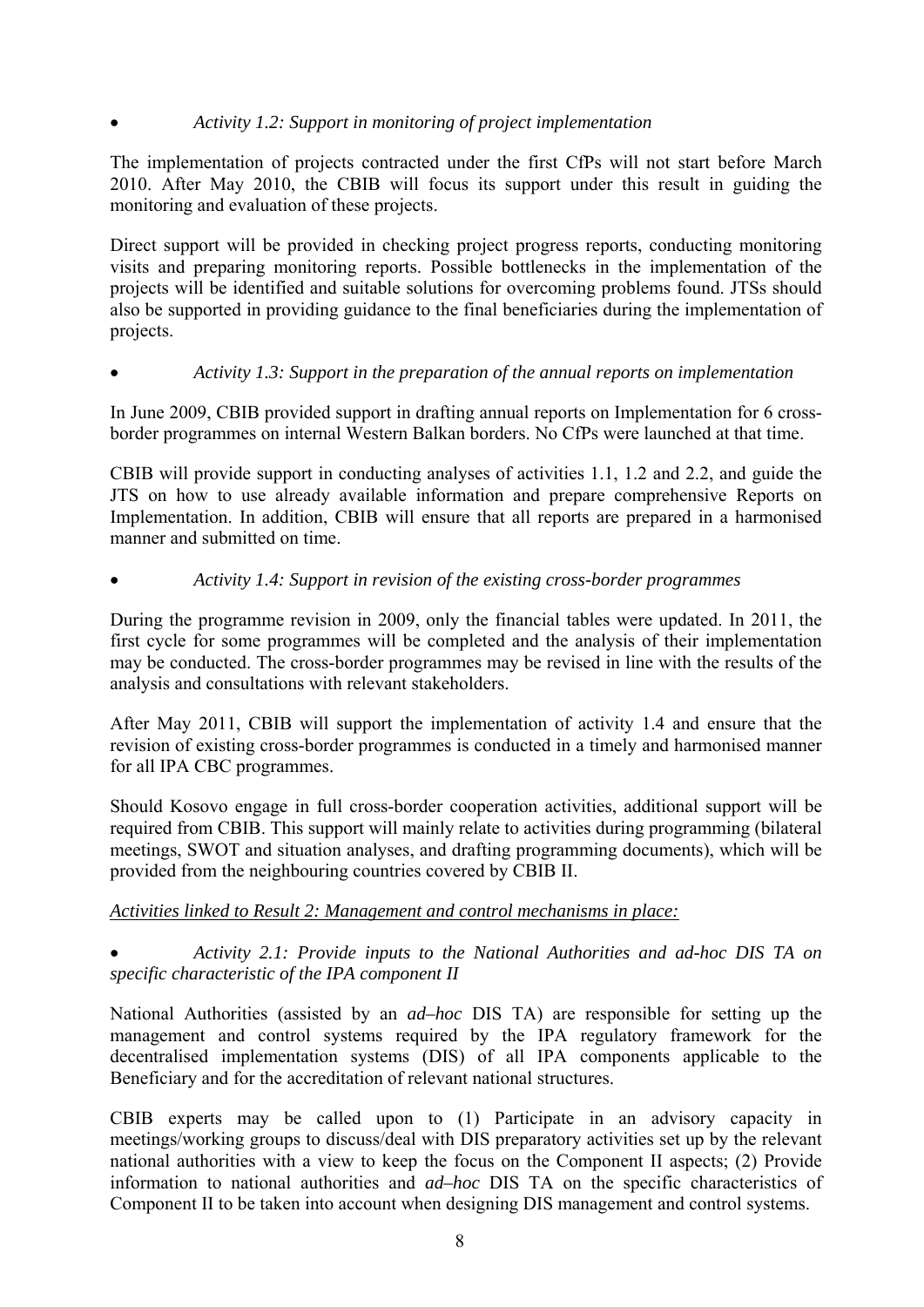• *Activity 2.2: Support in establishing and maintaining a comprehensive monitoring system on programme and project level* 

Until May 2010, the specific needs of each Beneficiary will be assessed as well as the requirements for programme monitoring in relation to the measurable indicators set in the programmes. The most appropriate system for each Beneficiary will be proposed.

CBIB will try to ensure the establishment of a harmonised and unified monitoring system that will allow for an adequate overview of project implementation, and facilitate monitoring of projects and programmes, as well as reporting on programme implementation against requested indicators. The uniform MIS will provide effective information-sharing and efficient programme management. Statistic data will be easily extracted and be matched with data relevant for other programmes on the internal Western Balkan borders.

After May 2010, CBIB will support the establishment of the MIS system in Beneficiaries where it is not already in place as well as in its regular maintenance in each Beneficiary. CBIB will also provide training for all relevant programme structures on management, control and audit of the cross-border programmes and on the adequate use of the already established systems. Training will be delivered for the structures for all 8 programmes so as to ensure a harmonised and systematic approach in the whole region and on all Western Balkan internal borders.

#### *Activities linked to Result 3: Cross–border cooperation increased*

• *Activity 3.1: Development, maintenance and updating of different information/publicity tools* 

After May 2010, CBIB will continue to use information and publicity tools already developed (website, newsletter, publications and promotional items) in order to promote IPA cross-border and transnational cooperation and to ensure visibility of the EU and its activities. The tools used and information presented will adequately follow the needs of the target groups. In addition, apart from the CBC relevant information, information on other funding possibilities under the EU umbrella will be included and current tenders and CfPs will be followed up.

## • *Activity 3.2: Support the activities and functioning of the Regional Consultative Forum*

Until May 2010, regional CBC forums are being organised with limited participation of the potential and final beneficiaries of the programmes. The key and full potential of the regional meetings of this kind may only be achieved not only with the involvement of IPA CBC stakeholders on all levels but also with the inclusion of all segments of civil society and nonstate bodies.

The same principle should apply for the IPA CBC decision-making structures that have so far mainly been composed of state actors. In this respect, the structure of decision-making bodies should be expanded and include all levels of society and allow for their voices to be heard. This would ensure the ownership of the process by all the sections of society CBC is aimed at, namely local communities in the border regions of the Western Balkans.

After May 2010, the regional CBC forums include final beneficiaries and representatives from working groups (activity 4.2).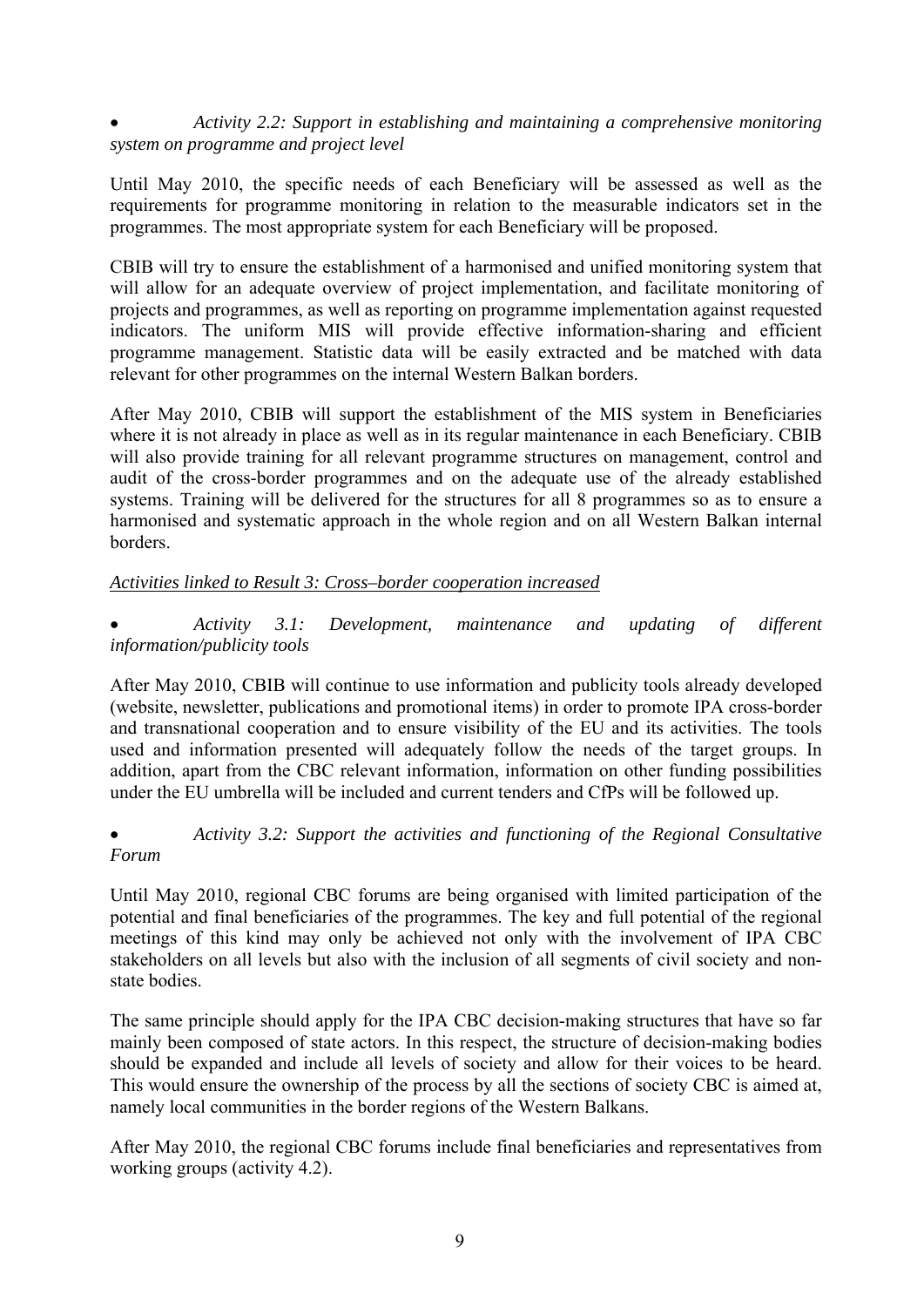<span id="page-9-0"></span>Apart from expanding the structure of IPA CBC stakeholders, there appears to be a need to formalise these contacts at a regional level. A Regional Consultative Forum will be created by May 2010 as the advisory and research body for building upon lessons learnt, providing inputs to EC for the development of IPA CBC guidelines and mechanisms, identifying a pipeline of priority projects for future funding. After May 2010, the body will be properly established and CBIB support will be needed to help organise its meetings and support its activities. Meetings will take place during Regional CBC forums.

# *Activities linked to Result 4: Capacities for project preparation and implementation enhanced*

# • *Activity 4.1: Organisation of thematic cross-border workshops*

After May 2010, CBIB will continue to deliver thematic workshops for groups of potential final beneficiaries not adequately included during the first round of CfPs. Themes will be identified after the assessment of the CfPs and agendas with materials prepared. Cross-border workshops will be organised on a programme basis in order to raise awareness on funding possibilities, priorities and measures of the programmes, possible project ideas, partnership principles and project development.

# • *Activity 4.2: Capacity building in project preparation*

After May 2010, capacity building activities in the region will still be necessary. The following initiatives should be undertaken: (1) Workshops and training for unsuccessful project applicants; (2) Initial training for those that have had no experience in project preparation and have never participated in training sessions; (3) Advanced training for those with previous project preparation or training experience with other donors.

CBIB will also provide a more systematic approach in identifying priorities of border regions and its actors. Furthermore, each beneficiary partner institution will be identified<sup>[5](#page-9-0)</sup>. Working groups for each programme will be established and CBIB will support and facilitate their activities. The aim of this activity will be to identify a list of priority cross-border initiatives that will create a domino effect, ensure funds for co-financing from institutions with greater financial capacities, and to ensure sustainability by institutionalising projects and their achievements after the termination of the contract. The conclusions from these working groups will also be used for the revision of the cross-border programmes (activity 1.4) and their representatives will be included in the work of the Regional Consultative Forum.

# • *Activity 4.3: Capacity building in project implementation*

Apart from the support that will be provided to final beneficiaries through supporting the JTS activities (activities 1.1 and 1.2), training in project implementation will be organised for potential final beneficiaries. The Project Implementation Manual prepared before May 2010 in English will also be translated into local languages.

# **3.5 Conditionality and sequencing**

Five CBIB regional offices have been set up and fully staffed during the current phase of CBIB II. This will ensure a seamless extension of activities after May 2010.

 $\frac{1}{5}$ 

E.g. regions, municipalities, districts, regional development agencies, chambers of commerce and umbrella NGOs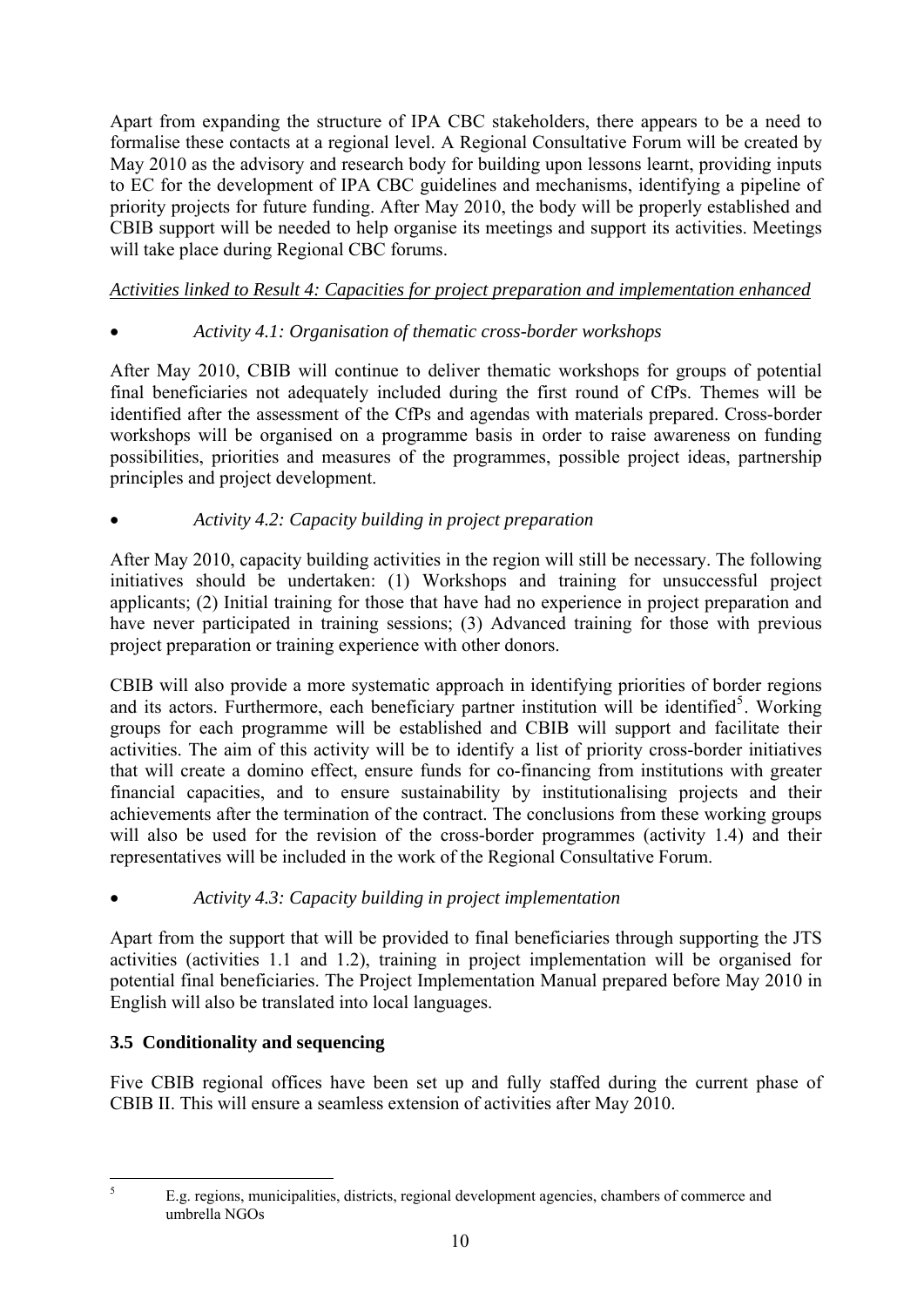However, detailed country-specific work plans prepared on the basis of a Needs Assessment Analysis conducted during the inception phase of CBIB II must be reviewed with the beneficiaries and revised in accordance with the requests for additional assistance, if any, in order for the project to be able to provide adequate support for each Beneficiary.

On the basis of the results of the EC feasibility study, Kosovo's potential participation in fullyfledged cross-border cooperation under IPA must be taken into consideration and provision be made in both human and financial resources of the CBIB project in order for the project to be able to cover the increased needs for support (up to four new IPA-CBC programmes) in close coordination with the National Technical Assistance project and ECLO.

The active involvement of national, local and regional authorities on both sides of the internal Western Balkan borders will be necessary for the success of the CBIB project. National authorities will have to consider cross-border cooperation programmes as beneficial for strengthening cooperation with the neighbouring countries. Regional and local authorities have to see IPA CBC support as an additional resource for implementing investments/activities foreseen in their development strategy. Eligible partners in the border regions of the Beneficiaries ought to remain interested in cross-border cooperation.

## **3.6 Linked activities**

The following capacity-building activities funded by the EC or other donors have been or are being implemented in the region:

*Albania*: assistance available via CARDS Regional 2005/6 (completed in August 2009);

*Bosnia and Herzegovina:* A National TA project – EU CORIN: supporting CBC BiH/CRO/MNE/SRB, IPA Adriatic, and SEES – was set up in 2007 in the Directorate for European Integration. EU CORIN I ended in April 2009 and was followed by EU CORIN II in July 2009;

*Croatia:* CARDS 2004 Institution and Capacity Building has been providing support and advice to the Department for Cross-Border Cooperation in the Ministry for Regional Development, Forestry and Water Management. All IPA CBC activities have been implemented with the support of the national TA project. This project ended in May 2009;

*The former Yugoslav Republic of Macedonia* has received assistance provided by Bulgaria and Greece under CBC programmes;

*Montenegro*, no national TA is envisaged, but some assistance is available via CARDS Regional 2005/6;

*Serbia*: Since October 2004, the national TA project has been providing support and advice to the Ministry of Finance on the establishment of a Programme Coordination and Management Unit (PCMU), whilst ensuring that the Neighbourhood Programmes and now IPA CBC programmes are transformed into successful projects. The TA project second phase began in April 2008 and is planned to last until April 2010.

*Kosovo:* CARDS 2005 TA project "Cross-Border Cooperation Programme Kosovo" started in August 2008 and will last until February 2010. This project provides technical assistance to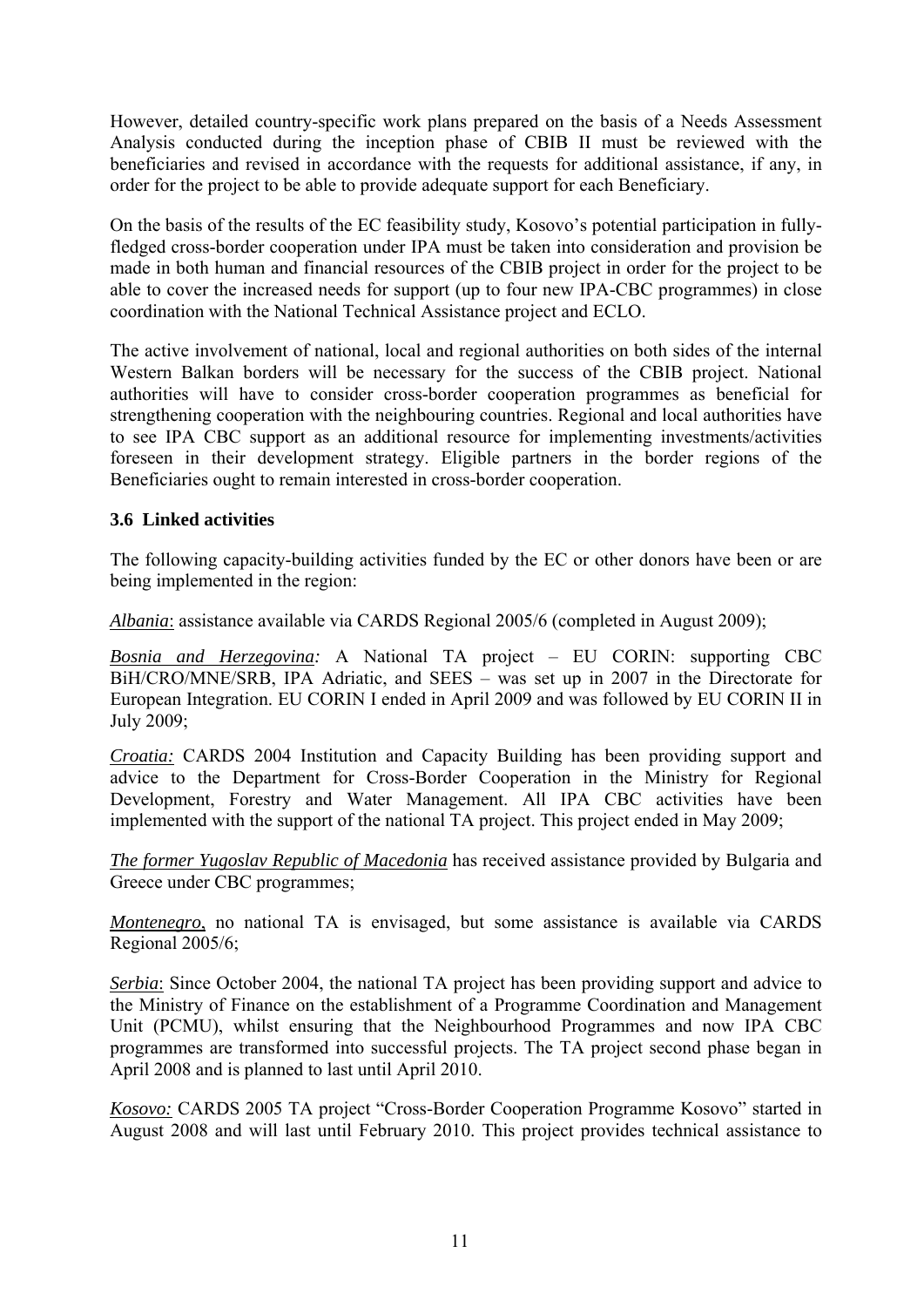<span id="page-11-0"></span>institutions responsible for IPA CBC and intends to conduct the necessary preparations in collaboration with neighbouring countries to obtain IPA CBC funding<sup>[6](#page-11-0)</sup>;

Since some of these projects will end their activities during or just before the extension period for CBIB II, the project will build on their achievements, take into consideration the advanced capacities of national authorities benefiting from direct national technical assistance and adjust its activities accordingly, and ensure close coordination in order to avoid duplication of effort with EC or other donor assistance.

## **3.7 Lessons learned**

The Terms of Reference and Logical Framework for the first phase of CBIB II have been revised and a thorough Needs Assessment Analysis has been made of Beneficiaries' capacities and requirements for assistance. Specific Work Plans that adequately address their needs have been prepared in accordance with assistance already received and the extent of experience under previous CBC programmes, as well as reflecting different levels of performance among different countries. Changes in the project environment have been reflected in project design.

After May 2010, CBIB II will review the existing country Work Plans and proceed with the necessary changes in accordance with the needs of the Beneficiaries.

Regional coordination has been improved. Regular opportunities for coordination and communication have been provided through regional meetings and Regional Forums. Care has been taken to avoid any duplication or overlapping with National TA projects.

CBIB II Phase B will maintain this approach and pay special attention to involve potential applicants/grant beneficiaries more closely in the work of the Regional Consultative Forum and broaden their participation in the IPA CBC.

The possibility of Kosovo to take part in fully-fledged IPA CBC as of 2010 has been taken into consideration and reflected in the Work Plan and the impact of these activities considered in overall project planning by making reservations in financial and human resources. After the results of the Feasibility Study are made known, CBIB II Phase B will make adequate planning for its activities in Kosovo.

A harmonised approach has been applied, especially in the preparation of various documents governing the modalities of IPA CBC management and implementation<sup>[7](#page-11-0)</sup> and in the establishment of various support mechanisms<sup>[8](#page-11-0)</sup>. In order to avoid delays in the implementation of IPA CBC programmes and subsequent inability of Beneficiaries to meet the contracting

 $\frac{1}{6}$  A protocol between Kosovo and the former Yugoslav Republic of Macedonia has been signed for cooperation in the fields of education, investment and tourism. There are also agreements with Albania (tourism) and Montenegro and several municipalities in Kosovo are engaged in cross-border cooperation with their neighbours.

Procedures for handling  $\overline{FAQ}$  and requests for additional information, JSC Rules of Procedures, etc  $\overline{8}$ 

Recommendations for programme websites, presentations for information sessions and Partner Search Forums, establishment of the Management and Information System, etc.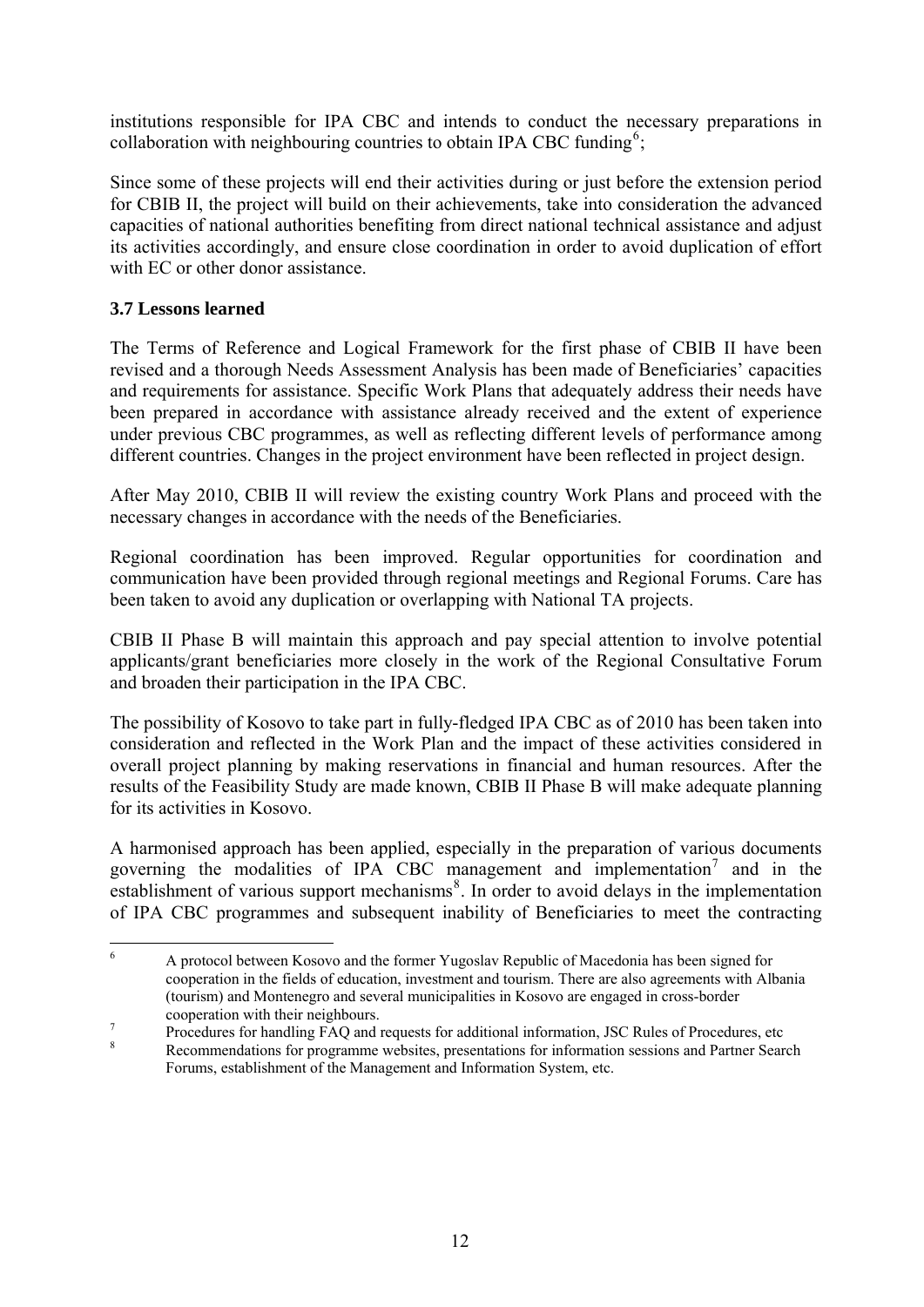deadlines, care has been taken to ensure that activities be implemented at the same pace in all Beneficiaries.

The location of CBIB offices has been determined following consultations with the Beneficiaries. Office premises have been set up close to the structures that require most support in Beneficiaries not benefiting from national TA support.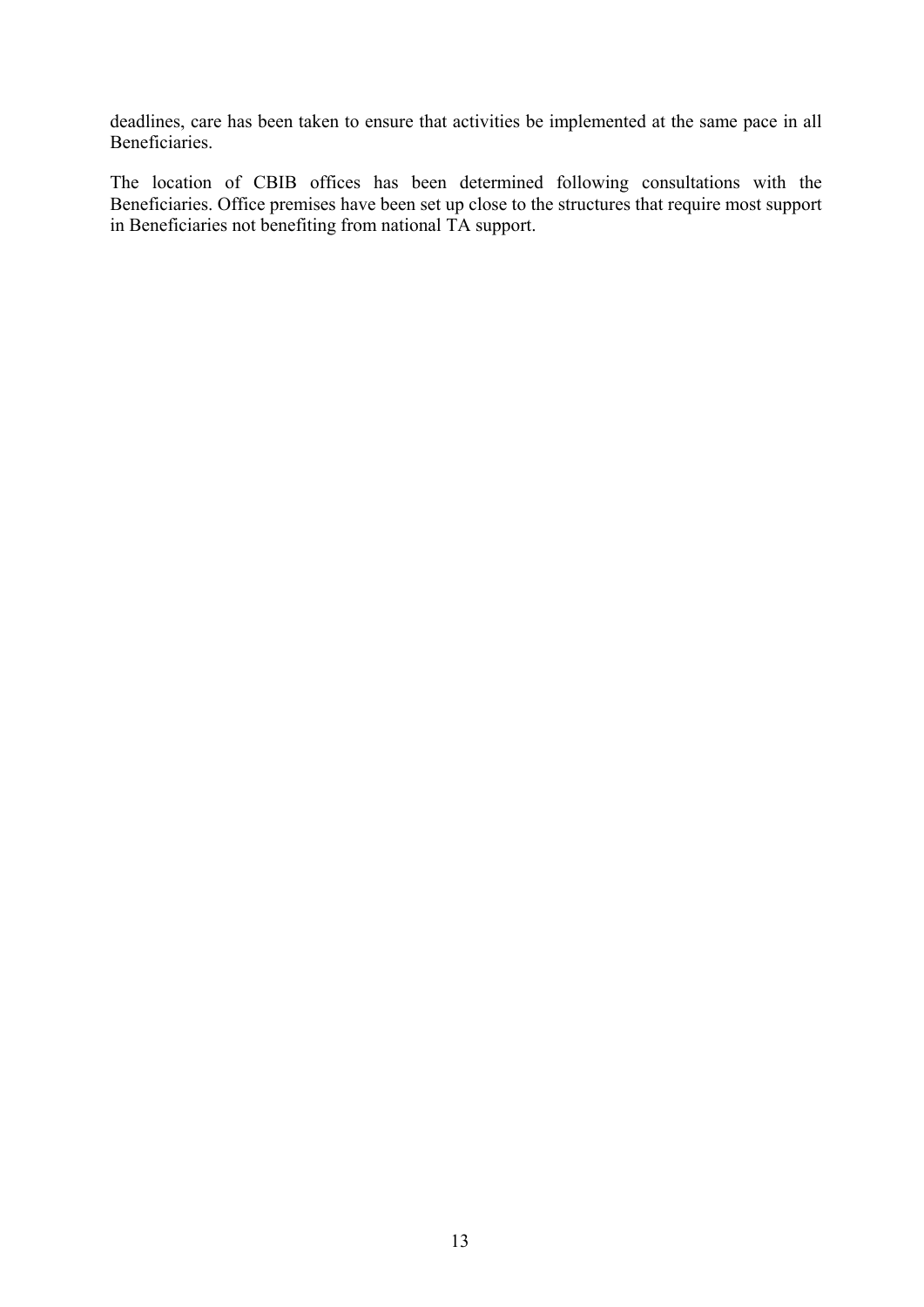# **4. Indicative Budget (amounts in EUR)**

|                      |           |            | <b>SOURCES OF FUNDING</b> |            |                                                                      |                   |          |                                       |                     |             |            |          |
|----------------------|-----------|------------|---------------------------|------------|----------------------------------------------------------------------|-------------------|----------|---------------------------------------|---------------------|-------------|------------|----------|
|                      |           |            | <b>TOTAL EXP.RE</b>       |            | <b>IPA COMMUNITY</b><br>NATIONAL CONTRIBUTION<br><b>CONTRIBUTION</b> |                   |          | <b>PRIVATE</b><br><b>CONTRIBUTION</b> |                     |             |            |          |
|                      | <b>IB</b> | <b>INV</b> | <b>EUR</b>                | <b>EUR</b> | $\frac{0}{0}(2)$                                                     | Total             | $\% (2)$ | Central                               | Regional/           | <b>IFIs</b> | <b>EUR</b> | $\% (2)$ |
| <b>ACTIVITIE</b>     | (1)       | (1)        | $(a)=(b)+(c)+(d)$         | (b)        |                                                                      | <b>EUR</b>        |          | <b>EUR</b>                            | Local<br><b>EUR</b> | <b>EUR</b>  | (d)        |          |
| S                    |           |            |                           |            |                                                                      | $(c)=(x)+(y)+(z)$ |          | (x)                                   | (y)                 | (z)         |            |          |
| Activity 1           | X         |            | 1 500 000                 | 1 500 000  | 100                                                                  |                   |          |                                       |                     |             |            |          |
| <b>TOTAL IB</b>      |           |            | 500 000                   | 500 000    | 100                                                                  |                   |          |                                       |                     |             |            |          |
| <b>TOTAL INV</b>     |           |            |                           |            |                                                                      |                   |          |                                       |                     |             |            |          |
| <b>TOTAL PROJECT</b> |           |            | 1500 000                  | 1 500 000  | 100                                                                  |                   |          |                                       |                     |             |            |          |

Amounts net of VAT

- (1) In the Activity row use "X" to identify whether IB or INV
- (2) Expressed in % of the Total Expenditure (column (a))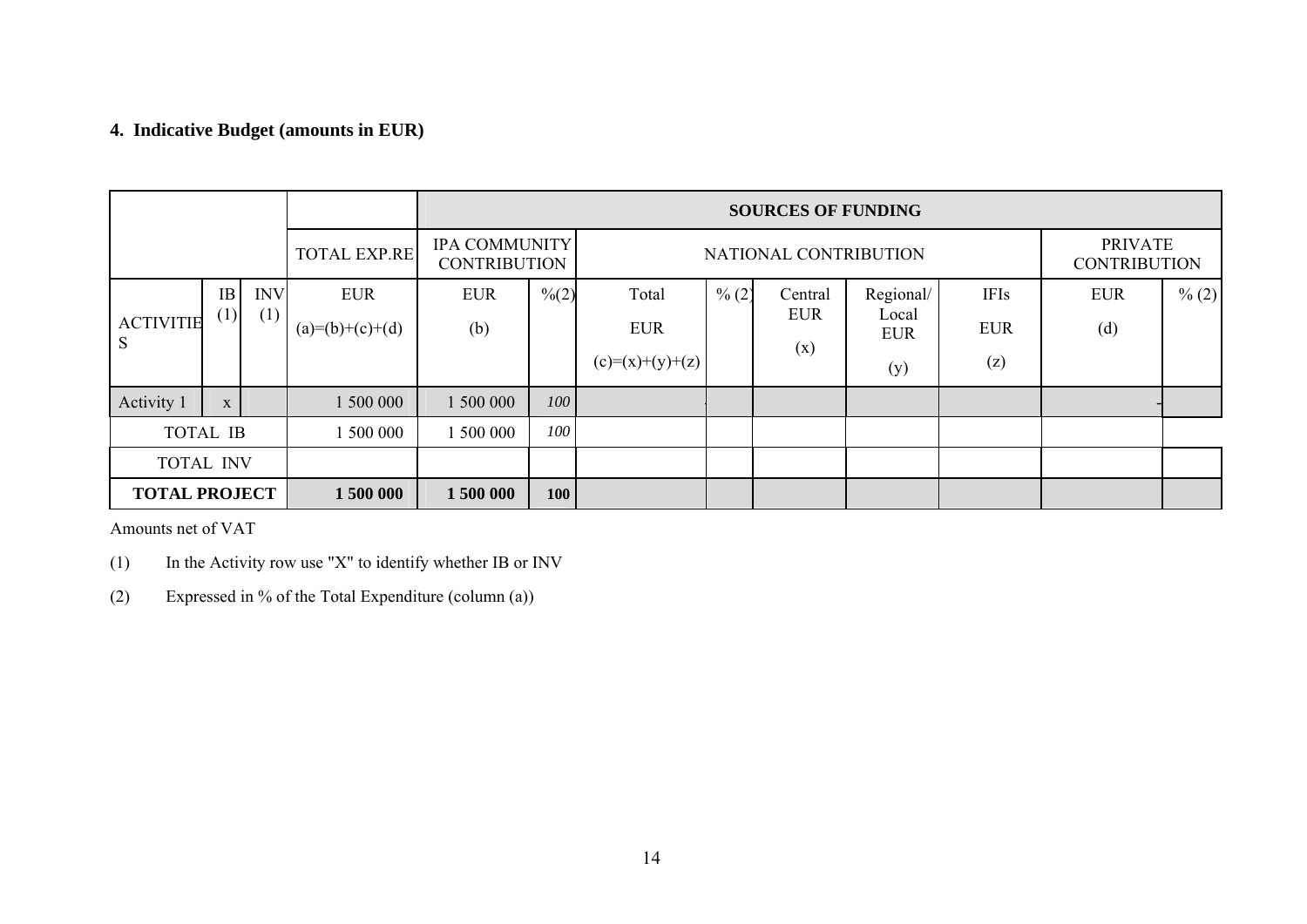#### **5. Indicative Implementation Schedule (periods broken down per quarter)**

| Start of<br>Contracts<br>Tendering |           | Signature of<br>contract | <b>Project Completion</b> |  |
|------------------------------------|-----------|--------------------------|---------------------------|--|
| Service Contract<br>(extension)    | $\rm N/A$ | Q <sub>2</sub> 2010      | Q4 2011                   |  |

#### **6. Cross-cutting issues**

## **6.1 Equal Opportunity**

The projects will encourage and integrate gender mainstreaming in its aims and activities, specifically in subject matters and areas where the presence of women in the economy has traditionally been very low. While implementing the project activities and, to the extent applicable, particular attention will be paid to ensure that gender disaggregated data is made available to carry out an analysis of the social and economic impact of the actions undertaken for better involvement of women.

## **6.2 Environment**

During the project, Beneficiaries will be encouraged to guarantee that the protection of the environment receives more attention and is considered as a priority to be covered under their joint programmes.

## **6.3 Minorities**

Rights of minorities should be guaranteed in every step of project implementation. As a matter of concern in the region, the project should promote further attention to the protection of minorities during the programming process, through the provision of training to potential beneficiaries and during the evaluation of projects submitted to Calls for Proposals.

#### **--------------------------------**

## **ANNEXES**

- I- Logical framework matrix in standard format
- II- Amounts (in EUR) contracted and disbursed per quarter over the full duration of project
- III- Description of Institutional Framework
- IV Reference to laws, regulations and strategic documents:
- V- Details per EC funded contract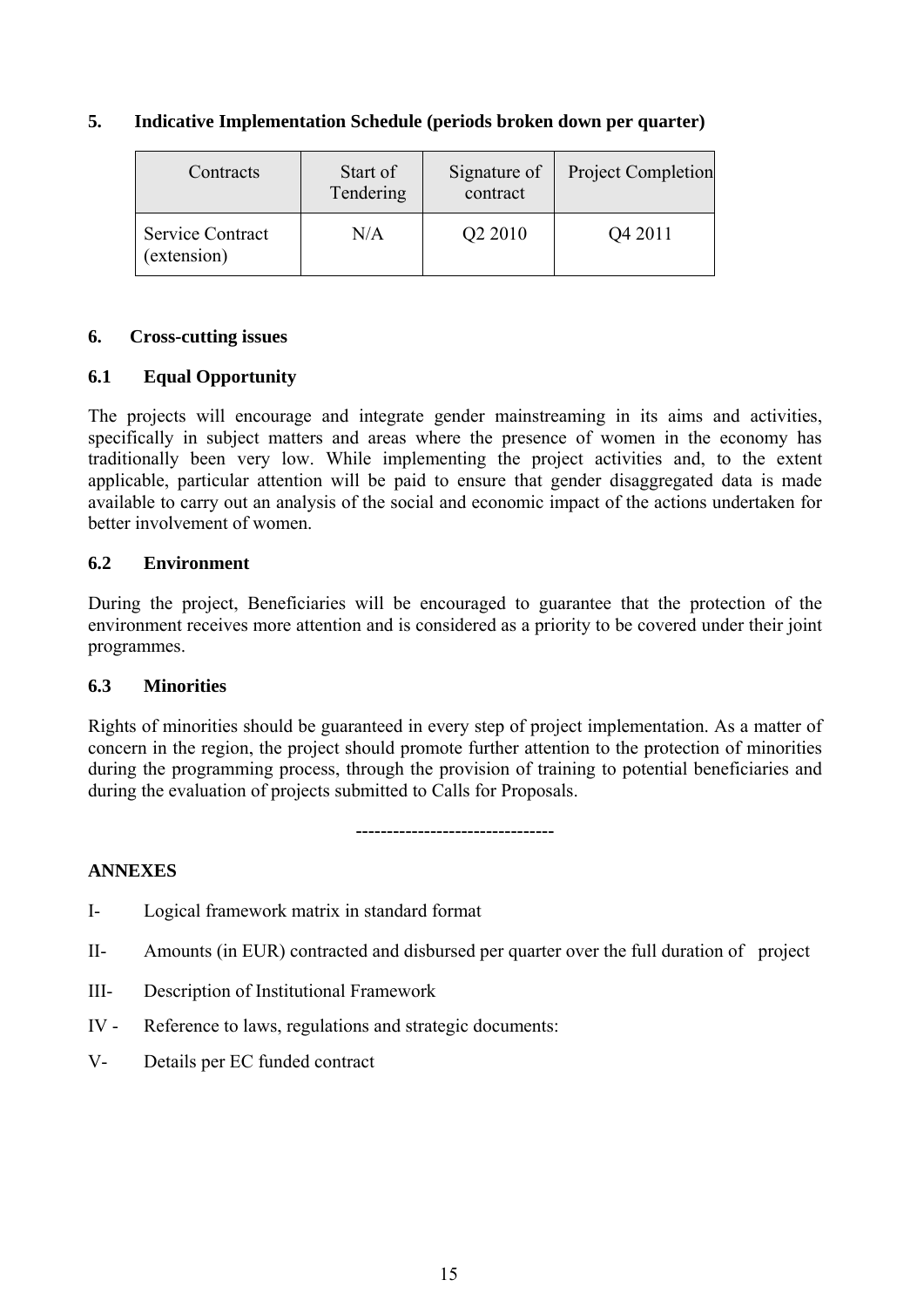# **ANNEX 1: Logical Framework matrix in standard format**

| LOGFRAME PLANNING MATRIX FOR Project Fiche | CBIB Phase II               | $CRIS$ number: 2010/xxx-xxx       |
|--------------------------------------------|-----------------------------|-----------------------------------|
|                                            | Contracting period expires: | Disbursement period expires:      |
|                                            | 30 November 2011            | 130 November 2014                 |
|                                            | Total Budget: EUR 1 500 000 | $\vert$ IPA budget: EUR 1 500 000 |

| <b>Overall objective</b>                                                            | Objectively verifiable indicators                                                                                                                                                                          | <b>Sources of Verification</b>                   |                                                                                                                           |
|-------------------------------------------------------------------------------------|------------------------------------------------------------------------------------------------------------------------------------------------------------------------------------------------------------|--------------------------------------------------|---------------------------------------------------------------------------------------------------------------------------|
| To enhance good neighbourly relations and                                           | Level of participation in the Cross Border                                                                                                                                                                 | Findings from Evaluation Committees              |                                                                                                                           |
| prosperity in the Western Balkans through<br>improved cooperation between border    | Programmes                                                                                                                                                                                                 | <b>Official Reports of ECDELs</b>                |                                                                                                                           |
| regions.                                                                            | Absorption of funds available through IPA<br><b>CBC</b>                                                                                                                                                    | JTS Reports and statistics                       |                                                                                                                           |
|                                                                                     |                                                                                                                                                                                                            | Annual Programme Implementation Reports          |                                                                                                                           |
|                                                                                     |                                                                                                                                                                                                            | <b>CBIB</b> Reports                              |                                                                                                                           |
| <b>Overall objective</b>                                                            | Objectively verifiable indicators                                                                                                                                                                          | <b>Sources of Verification</b>                   | <b>Assumptions</b>                                                                                                        |
| To strengthen the capacity of Beneficiaries<br>for implementation and management of | Simultaneous development and progress in all<br><b>Beneficiaries</b>                                                                                                                                       | EC Monitoring reports and audits                 | High interest and absorption capacity<br>of IPA CBC programme structures to                                               |
| IPA Cross-Border Cooperation at both                                                | High quality of implementation of IPA CBC<br>Programmes<br>Effective coordination, management, and<br>control mechanisms ensuring effective and<br>efficient implementation of CBC Programmes<br>in place. | Annual Programme implementation                  | enhance capacities                                                                                                        |
| programme and project levels.                                                       |                                                                                                                                                                                                            | <b>CBIB Reports</b>                              | Proper coordination between                                                                                               |
|                                                                                     |                                                                                                                                                                                                            | Minutes of bilateral meetings                    | stakeholders                                                                                                              |
|                                                                                     |                                                                                                                                                                                                            | Independent Monitoring and Evaluation<br>Reports | Regional and local authorities perceive<br>the IPA CBC support as an additional<br>resource for the implementation of the |
|                                                                                     | Simultaneous contracting on both sides of the                                                                                                                                                              | <b>CBIB Progress Reports</b>                     | investments/activities foreseen in their                                                                                  |
|                                                                                     | border                                                                                                                                                                                                     | CBIB training reports                            | development strategy.                                                                                                     |
|                                                                                     | Number of events and level of participation in<br>the awareness raising and information events                                                                                                             | JTS reports                                      | Eligible partners in the border regions<br>of the Beneficiaries remain interested                                         |
|                                                                                     | Number and quality of applications received                                                                                                                                                                | Annual Programme implementation                  | in cross-border cooperation.                                                                                              |
|                                                                                     |                                                                                                                                                                                                            | <b>CBIB Reports</b>                              | EC Delegations coordinating activities<br>among themselves, especially steps<br>involving approvals of documents          |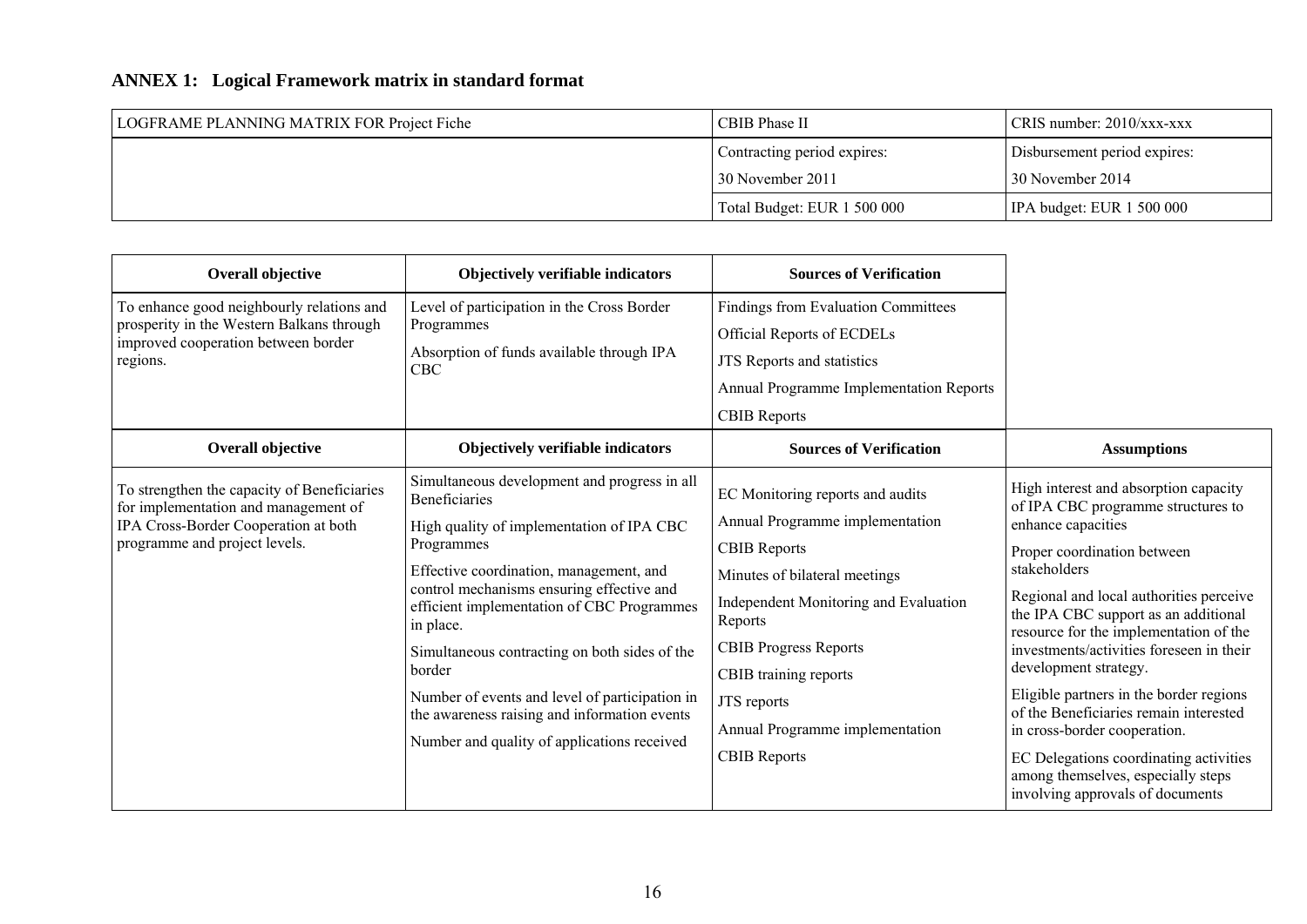|  | (CfPs, evaluations, contracting, etc.)                                                           |
|--|--------------------------------------------------------------------------------------------------|
|  | Procedures, processes and manuals used<br>and jointly updated.                                   |
|  | JMSs will provide proper support in<br>planning, inviting for and implementing<br>public events. |

| <b>Results</b>                                          | Objectively verifiable indicators                                                             | <b>Sources of Verification</b>                          | <b>Assumptions</b>                                                                                                                                                                             |  |
|---------------------------------------------------------|-----------------------------------------------------------------------------------------------|---------------------------------------------------------|------------------------------------------------------------------------------------------------------------------------------------------------------------------------------------------------|--|
|                                                         | 2 <sup>nd</sup> round of CfPs successfully prepared,                                          | EC Monitoring reports and audits                        | Staff of the Operating and Joint                                                                                                                                                               |  |
| I - Programme management established:                   | launched and implemented                                                                      | Annual Programme implementation                         | Structures is interested in improving<br>their skills.                                                                                                                                         |  |
|                                                         | Support provided in maintenance of the FAQ<br>service for all 8 programmes                    | <b>CBIB Reports</b>                                     | High level of motivation of the                                                                                                                                                                |  |
| Result 1: Capacities of Programme                       | Support provided in the evaluation of the                                                     | Minutes of bilateral meetings                           | national authorities to implement                                                                                                                                                              |  |
| <b>Structures Strengthened</b>                          | results of the first programme cycle for all 8<br>programmes                                  | <b>Independent Monitoring and Evaluation</b><br>Reports | cross-border cooperation programmes<br>among the Beneficiaries;                                                                                                                                |  |
|                                                         | 6 specific workshops for programme                                                            | <b>CBIB Progress Reports</b>                            | Coordination and synergies between<br>NA TA teams and CBIB projects are                                                                                                                        |  |
| Result 2: Management and control<br>mechanisms in place | structures organised - lessons learned form<br>the first round of CfPs                        | CBIB training reports                                   | achieved.                                                                                                                                                                                      |  |
|                                                         | 5 trainings on project implementation and                                                     | JTS reports                                             | The agreement on the harmonisation of<br>MIS reached between all relevant                                                                                                                      |  |
|                                                         | monitoring delivered                                                                          | Annual Programme implementation                         | parties, as well as the modalities of the                                                                                                                                                      |  |
|                                                         | Guidelines for monitoring project<br>implementation prepared                                  | <b>CBIB Reports</b>                                     | establishment.                                                                                                                                                                                 |  |
|                                                         | Support provided in conducting 20<br>monitoring missions and in preparation of the<br>reports |                                                         | Regional and local authorities perceive<br>the IPA CBC support as an additional<br>resource for the implementation of the<br>investments/activities foreseen in their<br>development strategy. |  |
|                                                         | Programme websites (JTS) regularly updated<br>and upgraded                                    |                                                         | Eligible partners in the border regions                                                                                                                                                        |  |
|                                                         | Additional information materials for each<br>programme prepared                               |                                                         | of the Beneficiaries remain interested<br>in cross-border cooperation.                                                                                                                         |  |
|                                                         | Support provided in delivering 6 workshops<br>for the grant contract beneficiaries            |                                                         |                                                                                                                                                                                                |  |
|                                                         | Support provided in conducting SWOT and                                                       |                                                         |                                                                                                                                                                                                |  |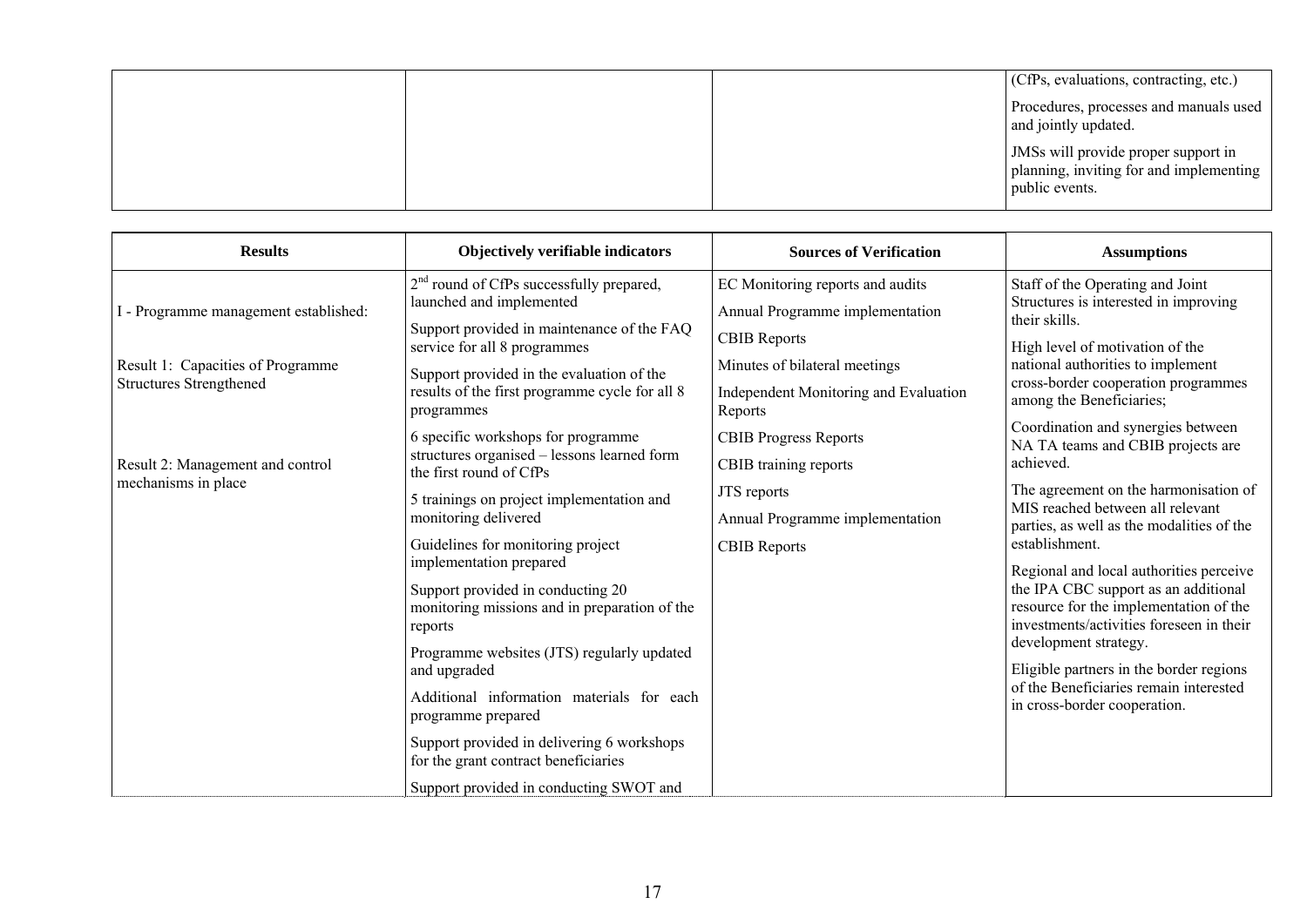|                                                                    | situation analysis for at least 5 programmes                                                 |                                                                                    |  |
|--------------------------------------------------------------------|----------------------------------------------------------------------------------------------|------------------------------------------------------------------------------------|--|
|                                                                    | 8 Annual Reports on Implementation<br>prepared                                               |                                                                                    |  |
|                                                                    | Support provided in the revision of all 8<br>cross-border programmes                         |                                                                                    |  |
|                                                                    | 4 trainings in management, control and audit<br>conducted                                    |                                                                                    |  |
|                                                                    | Support in maintenance and regular update of<br>the MIS for at least 4 programmes provided   |                                                                                    |  |
| II - Project pipeline of good quality                              | CBIB website upgraded and regularly<br>updated                                               | CBIB website<br>CBIB newsletter                                                    |  |
| project proposals developed and<br>approved                        | 8 issues of the CBIB Newsletter prepared,<br>printed and distributed                         | CBIB database                                                                      |  |
|                                                                    | CBIB database regularly updated                                                              | Publications, promotional items, Forum<br>reports and lists of participants, press |  |
| Result 3: Cross-border cooperation                                 | At least 4 publications prepared and printed                                                 | clippings                                                                          |  |
| increased                                                          | Promotional items prepared and regularly                                                     | CBIB Training and seminar reports                                                  |  |
|                                                                    | distributed                                                                                  | Lists of participants                                                              |  |
|                                                                    | 2 Regional CBC forums organised                                                              | Project implementation Manual                                                      |  |
| Result 4: Capacities for project<br>preparation and implementation | Regional Consultative forum established and<br>at least one meeting organised                | Press clippings                                                                    |  |
| improved                                                           | At least 10 thematic cross-border workshops<br>organised                                     |                                                                                    |  |
|                                                                    | At least 10 training sessions for Training<br>Module 1 delivered                             |                                                                                    |  |
|                                                                    | At least 15 trainings for Training Module 2<br>delivered                                     |                                                                                    |  |
|                                                                    | At least 8 workshops for potential applicants<br>whose proposals were not approved organised |                                                                                    |  |
|                                                                    | Working groups for each programme<br>established and support provided in regular<br>meetings |                                                                                    |  |
|                                                                    | At least 8 workshops for partner institutions                                                |                                                                                    |  |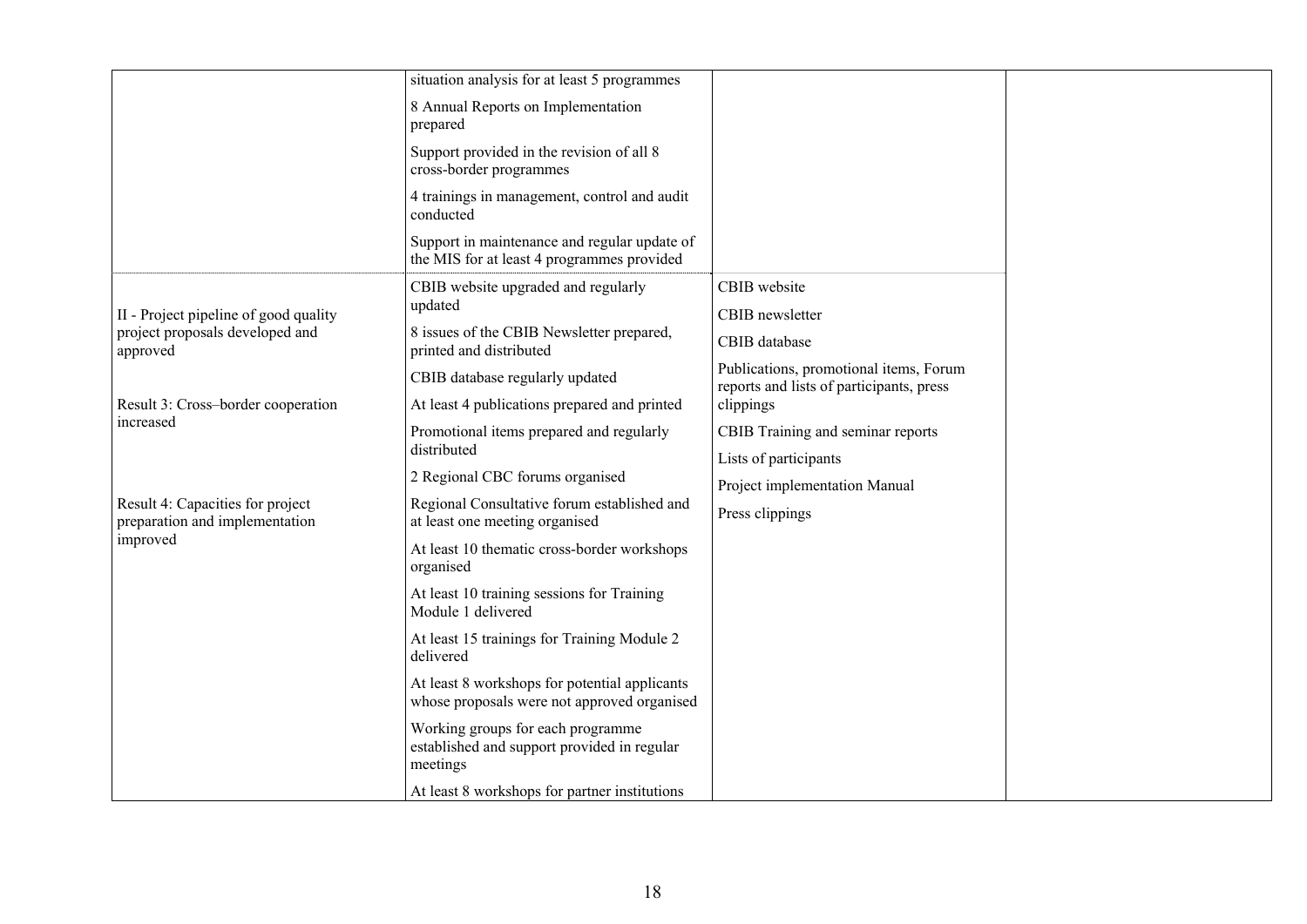| organised                                |  |
|------------------------------------------|--|
| Project Implementation Manual translated |  |
|                                          |  |

| <b>Activities</b>                                                                                                                   | <b>Means</b>     | <b>Costs</b>  | <b>Assumptions</b>                                                                                                                                         |
|-------------------------------------------------------------------------------------------------------------------------------------|------------------|---------------|------------------------------------------------------------------------------------------------------------------------------------------------------------|
| Result 1: Capacities of Programme<br><b>Structures Strengthened</b>                                                                 | Service contract | EUR 1 500 000 | IPA CBC implementation<br>procedures will be quickly put in<br>place                                                                                       |
| Activity 1.1: Support in launching and<br>implementation of CfPs                                                                    |                  |               | Staff/local experts of the Operating                                                                                                                       |
| Activity 1.2: Support in monitoring of<br>project implementation                                                                    |                  |               | and Joint Structures are interested in<br>improving their skills                                                                                           |
| Activity 1.3: Support in the preparation of                                                                                         |                  |               | <b>Risks</b>                                                                                                                                               |
| the annual reports on implementation<br>Activity 1.4: Support in revision of the<br>existing cross-border programmes                |                  |               | Delays in the implementation of IPA<br>CBC programmes could generate<br>disenchantment among the final<br>beneficiaries, which could influence             |
| Result 2: Management and control<br>mechanisms in place                                                                             |                  |               | their participation                                                                                                                                        |
| Activity 2.1: Provide inputs to the National<br>Authorities and ad-hoc DIS TA on specific<br>characteristic of the IPA component II |                  |               | Differing local interests and political<br>directions may reduce the efficiency<br>of identifying and preparing suitable<br>projects or may even block the |
| Activity 2.2: Support in establishing and<br>maintaining a comprehensive monitoring<br>system on programme and project level        |                  |               | whole process                                                                                                                                              |
| Result 3: Cross-border cooperation<br>increased                                                                                     |                  |               |                                                                                                                                                            |
| Activity 3.1: Development, maintenance<br>and updating of different<br>information/publicity tools                                  |                  |               |                                                                                                                                                            |
| Activity 3.2: Support the activities and<br>functioning of the Regional Consultative<br>Forum                                       |                  |               |                                                                                                                                                            |
| Result 4: Capacities for project preparation                                                                                        |                  |               |                                                                                                                                                            |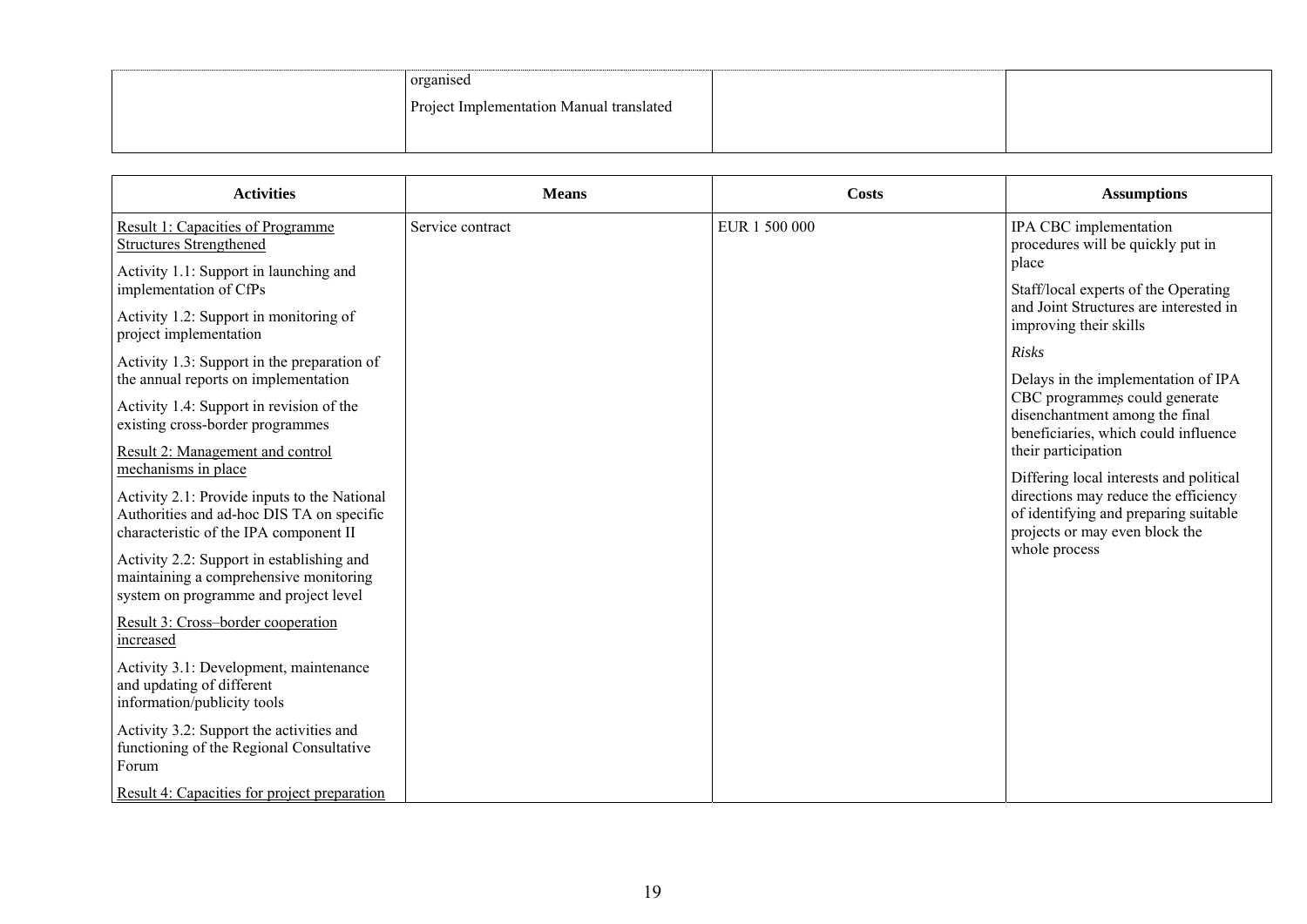| and implementation enhanced                                      |  |  |
|------------------------------------------------------------------|--|--|
| Activity 4.1: Organisation of thematic<br>cross-border workshops |  |  |
| Activity 4.2: Capacity building in project<br>preparation        |  |  |
| Activity 4.3: Capacity building in project<br>implementation     |  |  |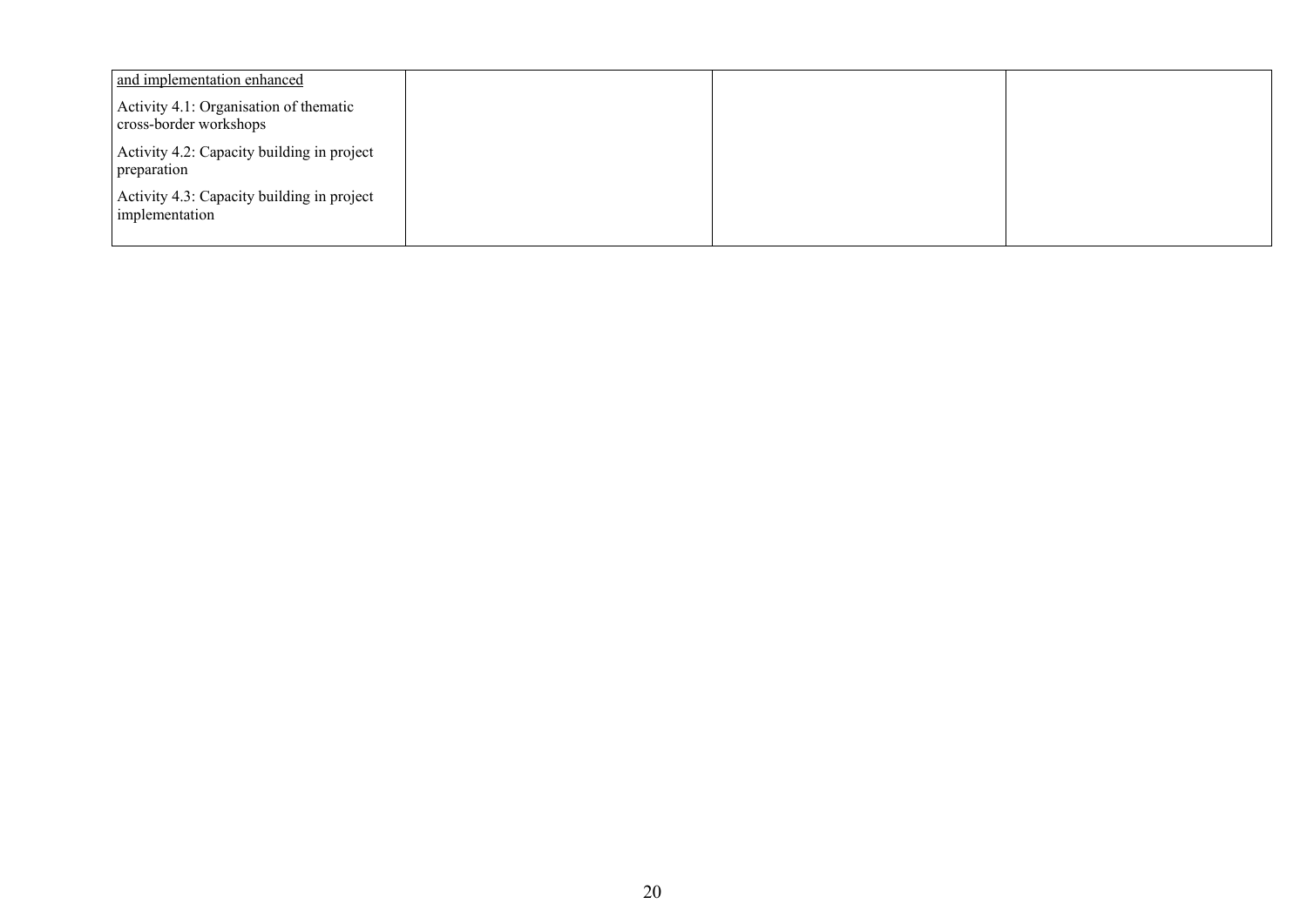| <b>Contracted</b>       | 2010 Q2   | 2010 Q3 | 2010 Q4 | 2011 Q1             | 2011 Q <sub>2</sub> | 2011 Q3 | 2011 Q4   |
|-------------------------|-----------|---------|---------|---------------------|---------------------|---------|-----------|
| Service Contract        | 1 500 000 |         |         |                     |                     |         |           |
| Cumulated               | 1500 000  |         |         |                     |                     |         |           |
| <b>Disbursed</b>        | 2010 Q3   | 2010 Q4 | 2011 Q1 | 2011 Q <sub>2</sub> | 2011 Q3             | 2011 Q4 | 2012 Q1   |
| <b>Service Contract</b> | 450 000   |         | 450 000 |                     | 450 000             |         | 150 000   |
| Cumulated               | 450 000   |         | 900 000 |                     | 1350 000            |         | 1 500 000 |

# **ANNEX 2: Amounts (in EUR) contracted and disbursed by quarter for the project**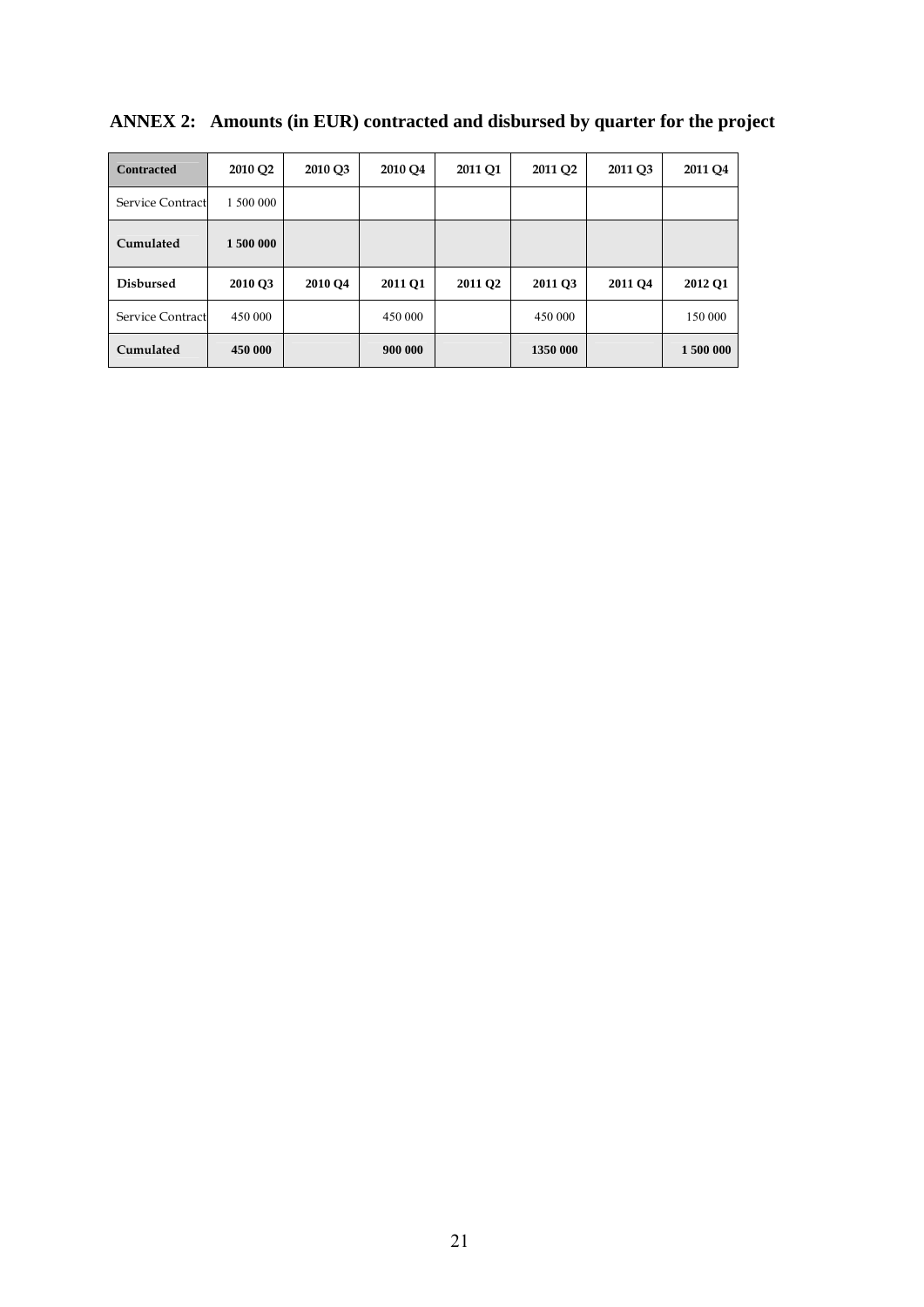#### **ANNEX 3: Description of Institutional Framework**

The project is buried in a complex network of various stakeholders, including EU institutions, EU-funded national Technical Assistance projects, other donor organisations and projects, Operating and Joint Management Structures (OS and JMS), potential applicants and final beneficiaries.

In all Beneficiaryies, the principal institutions associated with the project include the Operating Structures, Management Structures (including the Monitoring Committee, the Steering Committee and the JTS) responsible for the programming, procurement, evaluation and monitoring process.

Under eight joint programmes, each Beneficiary has a structure underpinning the institutional framework for preparing, developing and managing IPA CBC programmes. In addition, the frame ensures the follow-up of all phases including the procurement phase and all necessary related controls.

#### *Albania*

The responsibility for the coordination of CBC Programmes lies with the Ministry of European Integration (MEI). The Directorate of Institutional Support and Integration (DISI) in MEI coordinates EC assistance under the IPA (national and CBC) and other EU initiatives. Under the DISI, a Unit for Regional Cooperation (URC) was established in 2006, coordinating CBC Programmes at the national level for all neighbourhood, cross-border and trans-national programmes in which Albania participates.

#### *Bosnia and Herzegovina*

The Directorate for European Integration (DEI) acts as the IPA Component II Coordinator and Operating Structure (OS) for the CBC Programmes. The Department for Cross-Border and Regional Programmes within the Sector for Coordination of EU Assistance Programmes of DEI is more particularly responsible for IPA CBC Programmes. The Council of Ministers of Bosnia and Herzegovina established a National Task Force (NTF) for IPA Component II in March 2008.

#### *Croatia*

The Government of Croatia has delegated the responsibility for managing IPA CBC Programmes to the Ministry of Regional Development, Forestry, and Water Management (MRDFWM) and its Department for Cross-Border Cooperation (DCBC), which serves as the OS for cross-border programmes under IPA.

#### *The former Yugoslav Republic of Macedonia*

For IPA component II the Operating Structure is composed of two bodies consisting of the Central Financing and Contracting Department (CFCD) and the Ministry of Local Self-Government (MLSG). In October 2008, these two institutions signed the "Operational Agreement for the cross-border programme 2007-2013 between the former Yugoslav Republic of Macedonia - Albania" and the "Manual of procedures for IPA co-ordinator for component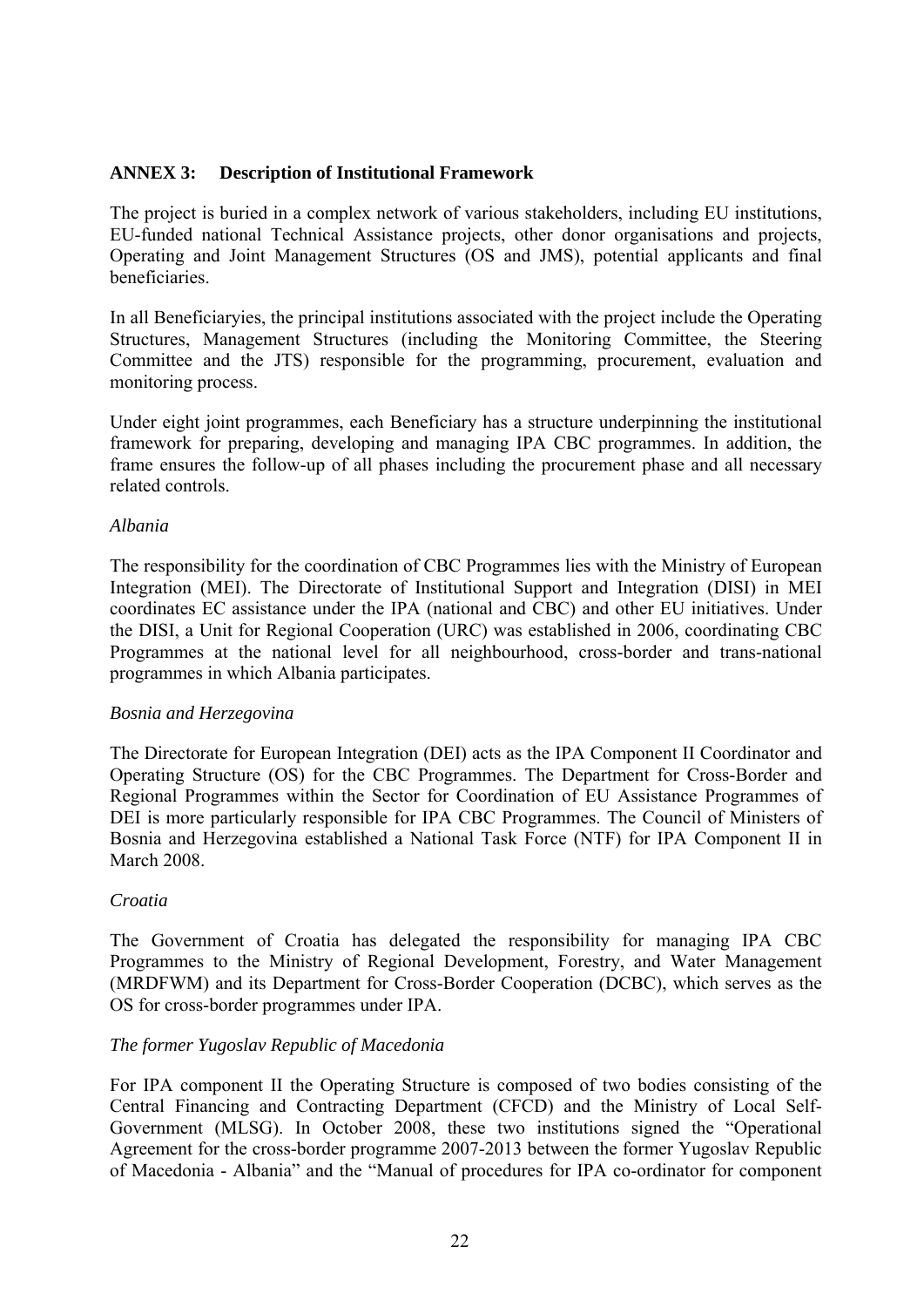II: Cross-Border Cooperation Programme the former Yugoslav Republic of Macedonia - Albania (2007-2013)" regulating their tasks and responsibilities.

#### *Montenegro*

Until June 2009, the Deputy Prime Minister for European Integration served as the NIPAC while the IPA CBC coordinator was the Head of Secretariat for European Integration (SEI). In June 2009, after the new Government of Montenegro was formed, the SEI was turned into the Ministry of European Integration (MEI). The Deputy Prime Minister for European Integration has now become the Minister of European Integration and retains the role of NIPAC. MEI also acts as the OS for the IPA CBC and transnational programmes.

#### *Serbia*

The Assistant Minister of Finance performs the role of IPA Component II Coordinator. The Department for CBC within the Ministry of Finance (MoF) has been designated as the institution in charge of CBC Programmes concerning Serbia and as the Operating Structure for IPA CBC Programmes.

#### *Kosovo*

The Ministry of Local Government Administration (MLGA) acts as the IPA CBC coordinator. The Operating Structure for IPA CBC has not officially been established. So far, the Department for Reform and European Integrations within the MLGA has been acting as OS, having newly appointed a CBC officer.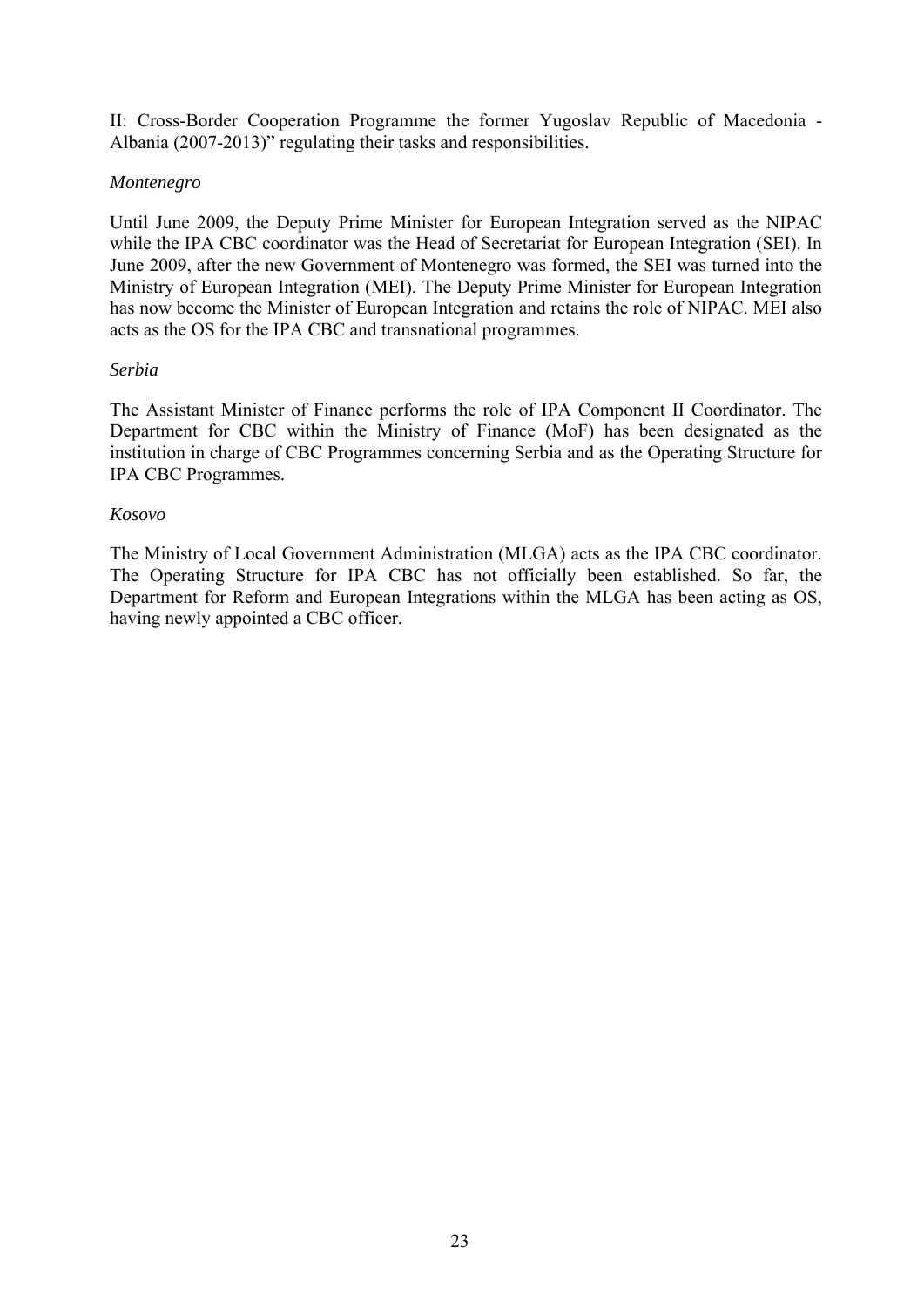#### **ANNEX 4: Reference to laws, regulations and strategic documents**

− Council Decision of 18 February 2008 (2008/210/EC) on the principles, priorities and conditions contained in the European Partnership with Albania and repealing Decision 2006/54/EC

− Council Decision of 18 February 2008 (2008/211/EC) on the principles, priorities and conditions contained in the European Partnership with Bosnia and Herzegovina and repealing Decision 2006/55/EC

− Council Decision of 12 February 2008 on the principles, priorities and conditions contained in the Accession Partnership with Croatia and repealing Decision 2006/145/EC

− Council Decision of 18 February 2008 (2008/212/EC) on the principles, priorities and conditions contained in the Accession Partnership with the former Yugoslav Republic of Macedonia and repealing Decision 2006/57/EC

− Council Decision of 22 January 2007 (2007/49/EC) on the principles, priorities and conditions contained in the European Partnership with Montenegro.

− Council Decision of 18 February 2008 (2008/213/EC) on the principles, priorities and conditions contained in the European Partnership with Serbia including Kosovo as defined by United Nations Security Council Resolution 1244 of 10 June 1999 and repealing Decision 2006/56/EC

− Multi-Beneficiary and National IPA Multiannual Indicative Planning Documents (2009- 2011)